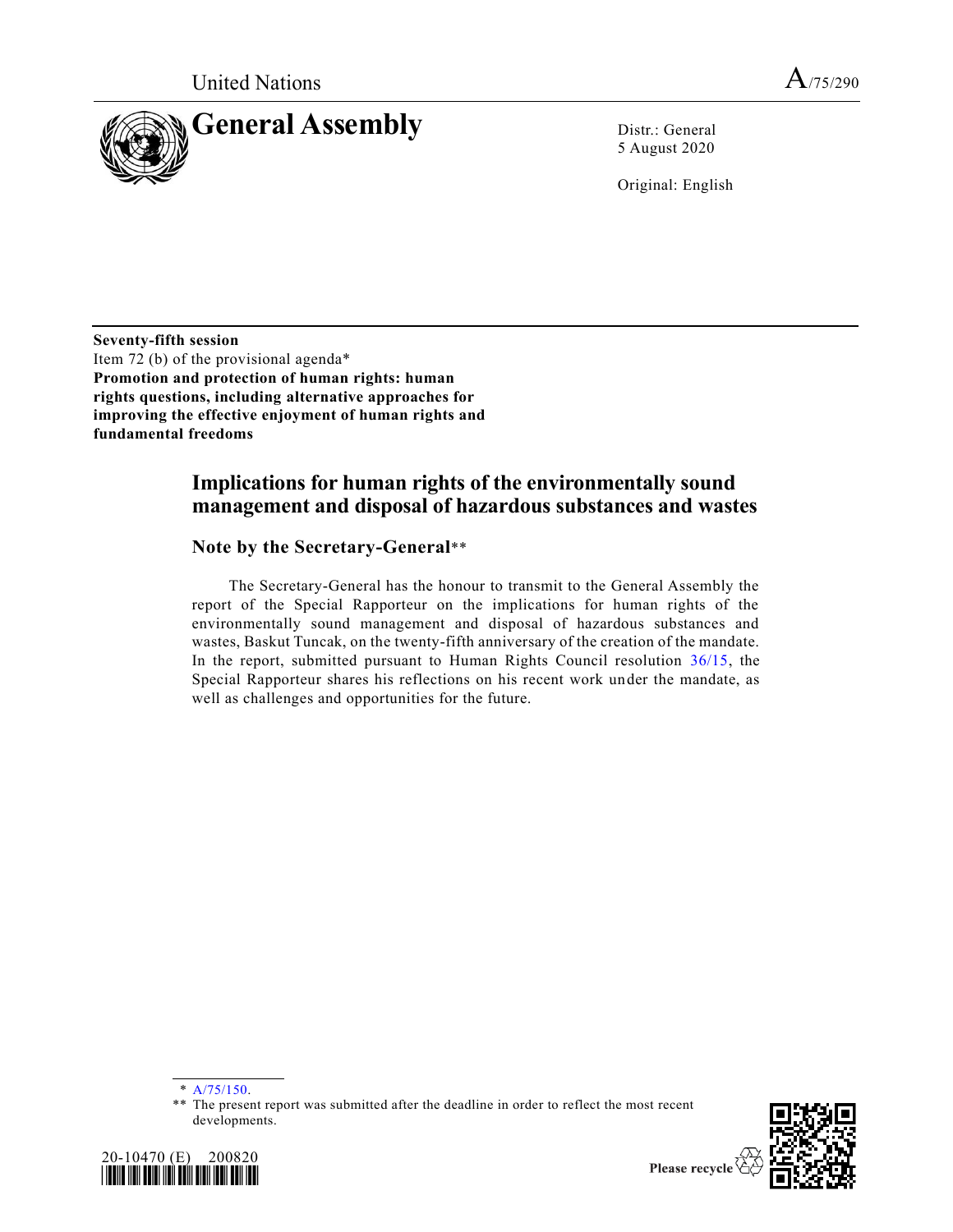# **Report of the Special Rapporteur on the implications for human rights of the environmentally sound management and disposal of hazardous substances and wastes**

#### *Summary*

In the present report, on the twenty-fifth anniversary of the creation of the mandate, the Special Rapporteur shares his reflections on the recent work under the mandate, as well as challenges and opportunities for the future.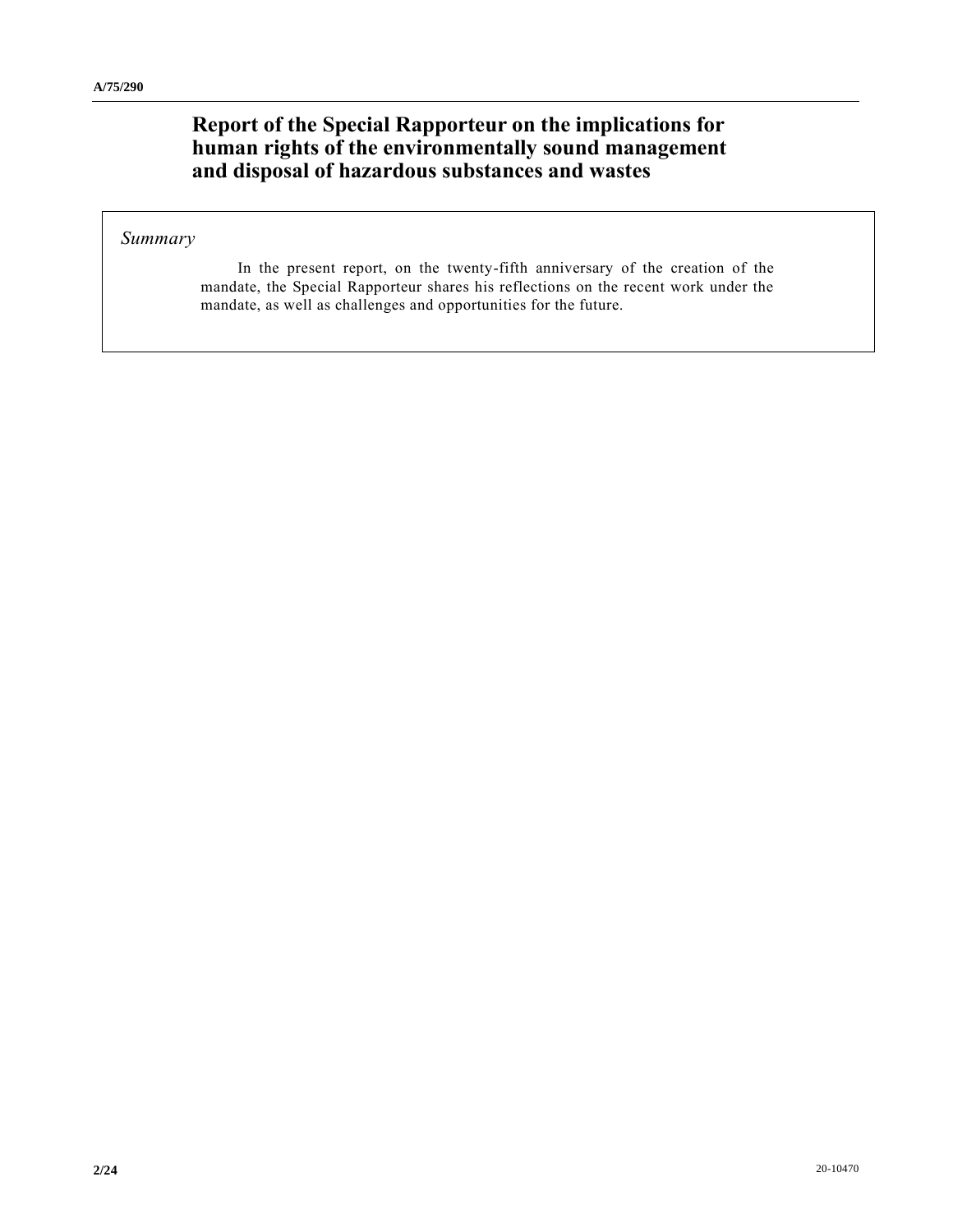# Contents

|     | Page           |
|-----|----------------|
|     |                |
| II. |                |
| HI. |                |
| IV. | $\overline{9}$ |
| V.  |                |
|     | 13             |
|     |                |
|     | 15             |
|     |                |
|     |                |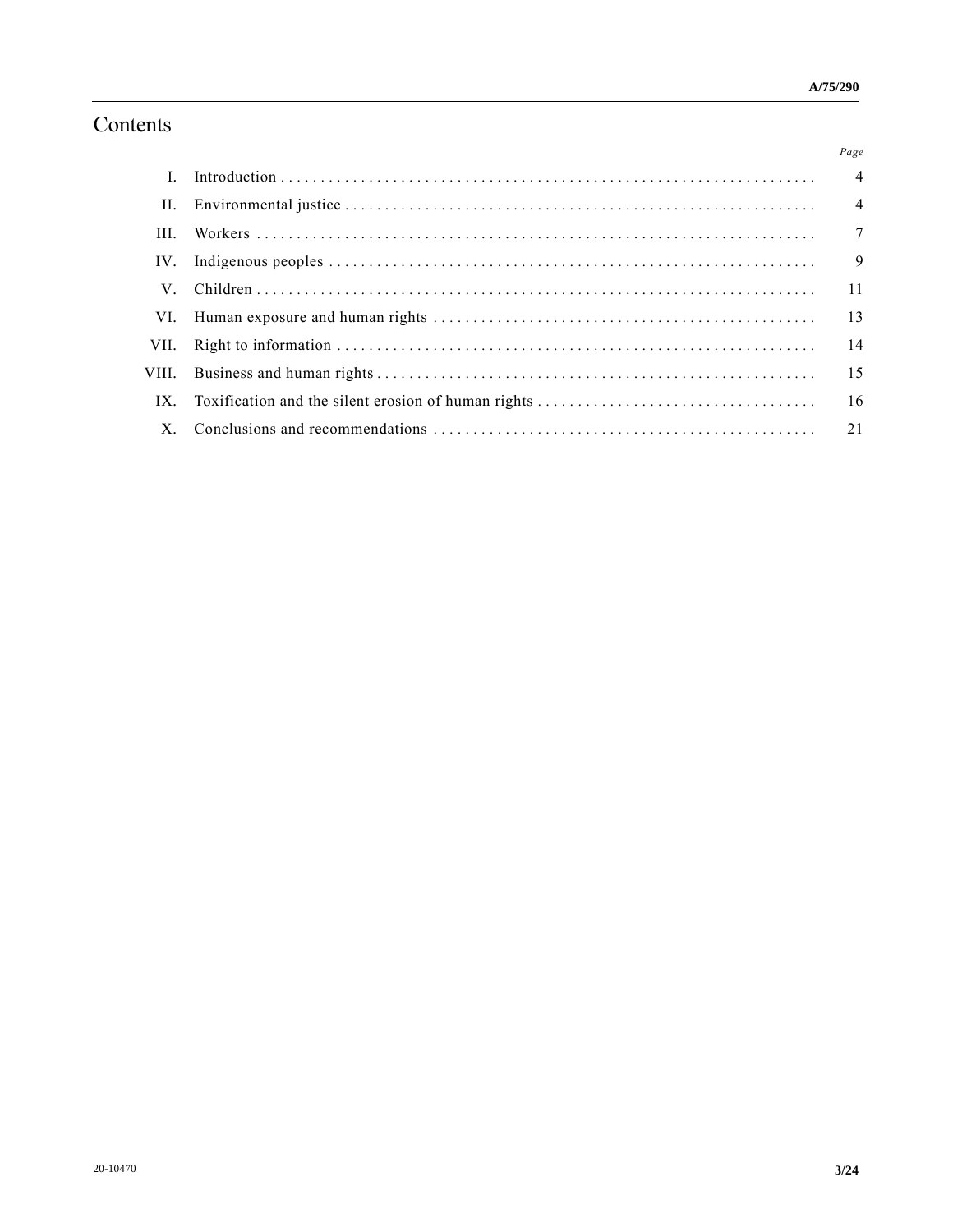## **I. Introduction**

1. Twenty-five years ago, the Commission on Human Rights established the mandate on the implications for human rights of the environmentally sound management and disposal of hazardous substances and wastes, under the leadership of the African Group. Over that time, the mandate has evolved in many respects, owing in large part to a more holistic view of the injustices that flow from unsustainable consumption and production patterns, as implied in the Sustainable Development Goals.

2. In the present report, the Special Rapporteur reflects on progress made under the mandate has come in the past 25 years, including recently, and the opportunities for future action following his six-year term. The report pays tribute to the contribution of previous mandate holders to the environmental, health and labour forums and calls upon stakeholders to pay special attention to areas of concern. The report provides a summary of the thematic areas covered by the Special Rapporteur on the basis of evidence collected, analysed and presented in his six reports to the Human Rights Council, three reports to the General Assembly, eight country visits and more than 200 letters to States and businesses on alleged human rights violations and abuses.

# **II. Environmental justice**

3. Environmental injustice has been the driving force behind the mandate. In 1995, the Commission on Human Rights established a mandate on toxic waste because of well-founded concerns over the legal and illegal disposal of waste originating from the global North in the global South. The mandate was established also because of a concern that the 1988 Basel Convention on the Control of Transboundary Movements of Hazardous Wastes and Their Disposal had institutionalized and entrenched environmental racism by legalizing the flow of waste from wealthy countries to poorer countries, most of which had little to no capacity to manage the toxic waste inundating their land and contaminating their bodies.

4. The year 2019 marked the thirtieth anniversary of the adoption of the Basel Convention as well as the landmark entry into force of the Amendment to the Convention (the Basel Convention Ban Amendment). The achievements of the Basel Convention are a testimony to the hard work and dedication of many and the power of collective action. With the Basel Ban Amendment in force, exports of hazardous waste from States members of the Organization for Economic Cooperation and Development (OECD) to non-OECD States were finally banned, finally addressing the longstanding inequality and discrimination that the Convention had sought to resolve. At a time when China and other States erected national import bans and restrictions to stop a deluge of waste from foreign countries, the Special Rapporteur raised concerns about the redirection of such waste to various other countries because it stood to exacerbate already existing environmental and social challenges in those countries.

5. Although imperfect, the Basel Convention was driven by concerns anchored in universal values and principles on which the United Nations is based, such as equality, non-discrimination, the dignity of individual human beings, justice and accountability. Those values and principles not only bind together the treaties on chemicals and waste, but also bind them to human rights.

6. Like the cluster of multilateral agreements on chemicals and wastes, the present mandate has also expanded and embraced a life cycle approach. The mandate holder now reports to the Human Rights Council on hazardous substances as well as toxic wastes. Through that life cycle approach, the pervasive discrimination, injustice, racism and impunity that remains rampant with the production, use, export and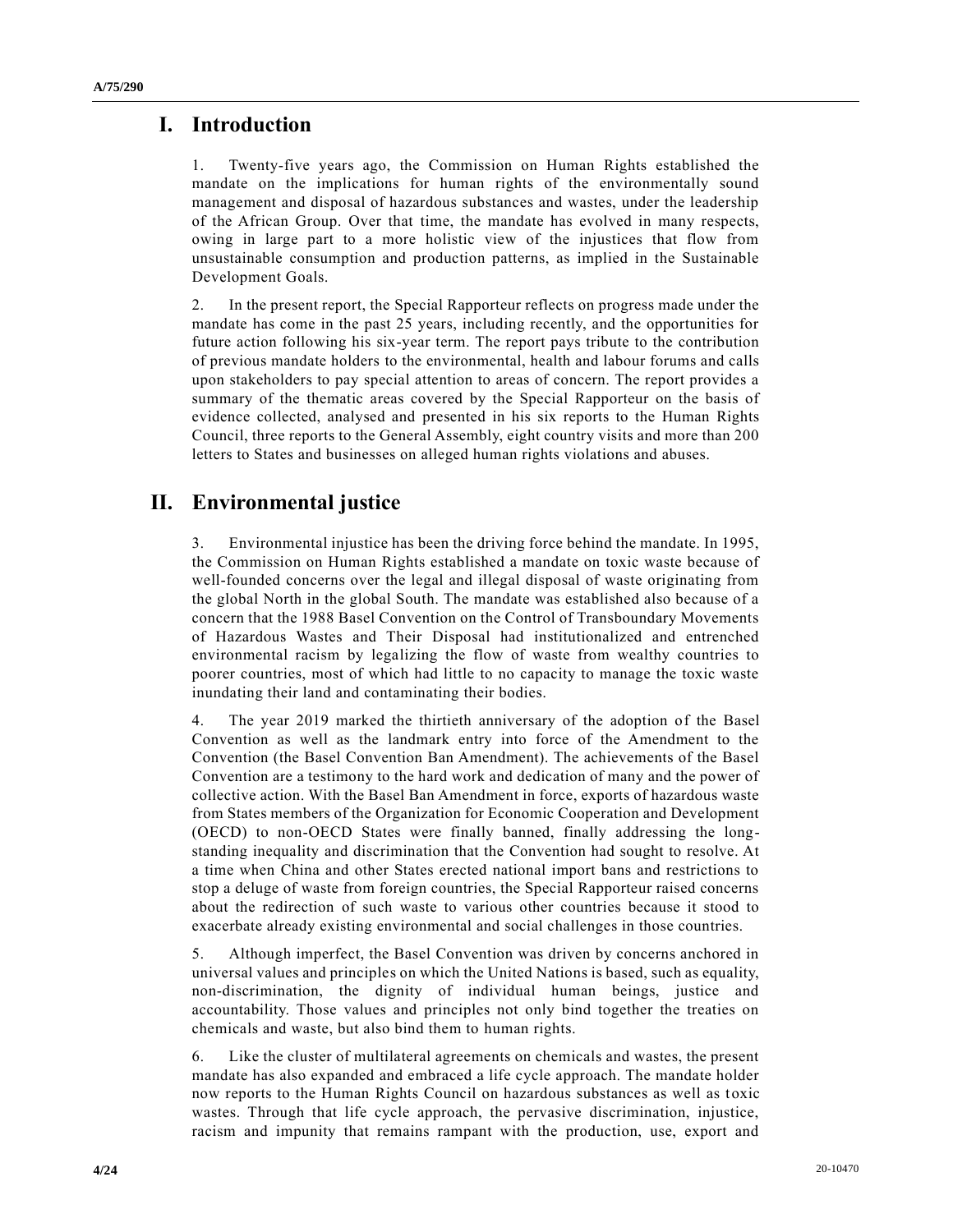disposal of hazardous substances becomes clear. In 2017, in its resolution [36/15,](https://undocs.org/en/A/HRC/RES/36/15) the Human Rights Council extended for the seventh time the mandate on hazardous substances and wastes and requested that that the Special Rapporteur report also to the General Assembly, given the rising inequality and injustice from exposure to toxic substances from a multitude of sources and materials.

7. One deplorable example of environmental injustice that continues is the practice by wealthy States of exporting their banned toxic chemicals to poorer nation s that lack the capacity to control the risks. The practice was denounced by 36 United Nations experts, who called for it to end.<sup>1</sup>

8. High-income States continue to export highly hazardous pesticides and toxic industrial chemicals, resulting in widespread infringements in low and middle-income countries of the human rights to life, dignity and freedom from cruel, inhuman and degrading treatment. Last year, at least 30 States exported hazardous substances that had been banned locally for health and environmental reasons to Latin America, Africa and Asia. In his reports on visits to Canada, Denmark, Germany and the United Kingdom of Great Britain and Northern Ireland,<sup>2</sup> the Special Rapporteur highlighted the dangers posed by the export of toxic chemicals, and communicated similar concerns to Switzerland.<sup>3</sup> He reported on the impacts of such exports on individuals and communities during his visit to Brazil, including the plight of human rights defenders forced to defend communities from exposure to such toxic substances (A/HRC/45/12/Add 2). These cases serve as another illustration of the importance of States being accountable for their extraterritorial obligations (see [E/C.12/GC/24\)](https://undocs.org/en/E/C.12/GC/24).

9. The ability to manufacture and export toxic substances banned from use domestically is one, albeit large, element of how States have institutionalized externalities through discriminatory national laws and an outdated system of global governance for chemicals and wastes. Wealthier nations often create double standards that allow the trade and use of prohibited substances in parts of the world where regulations are less stringent, externalizing the health and environmental impacts on the most vulnerable. The racialized nature of such standards cannot be ignored.

10. States that export banned chemicals without a strong public interest justification are in violation of their extraterritorial obligations under international human rights law, including their obligations relating to the rights to a healthy environment and safe and healthy working conditions (see  $E/C.12/GC/24$ ). In nearly every case, there is no legitimate public interest justification. Such loopholes are a political conce ssion to industry, allowing their chemical manufacturers to profit from inevitably poisoned workers and communities abroad, while importing cheaper products through global supply chains and fuelling unsustainable consumption and production patterns.

11. Environmental injustice persists the world over, where a significant proportion of the global population experiences racial discrimination, whether at the national or international level. Around the world, industrial plants, landfills and other hazardous exposures are placed near areas where indigenous peoples, people of colour and racial and ethnic minorities, people of certain religions and low-income populations live, posing grave risks to their health and environment. Pre-existing and long-standing socioeconomic inequalities aggravate disproportionate exposure to pollution, and populations in low- and middle-income countries raise well-substantiated concerns

<sup>&</sup>lt;sup>1</sup> See, for example, Office of the United Nations High Commissioner for Human Rights (OHCHR), "States must stop exporting unwanted toxic chemicals to poorer countries, says UN expert", 9 July 2020.

<sup>2</sup> A/HRC/45/12/Add 1[, A/HRC/39/48/Add.2,](https://undocs.org/en/A/HRC/39/48/Add.2) [A/HRC/33/41/Add.2,](https://undocs.org/en/A/HRC/33/41/Add.2) [A/HRC/36/41/Add.1,](https://undocs.org/en/A/HRC/36/41/Add.1) respectively.

<sup>3</sup> See communication from the Special Rapporteur (CHE 5/2019), and

[http://www.ohchr.org/Documents/Issues/ToxicWaste/OLCHE\\_EN.pdf.](http://www.ohchr.org/Documents/Issues/ToxicWaste/OLCHE_EN.pdf)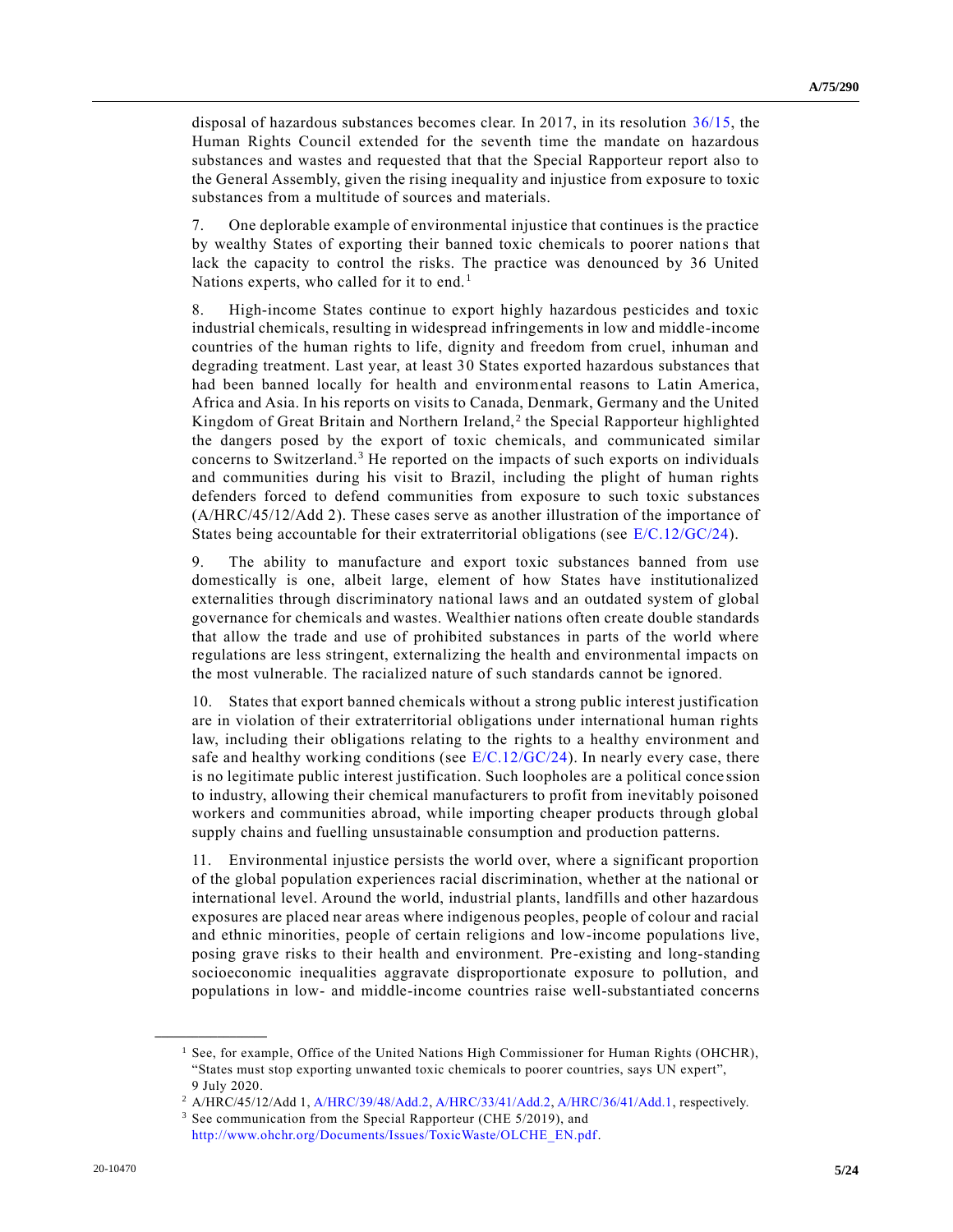about the hazardous impacts of companies from wealthier countries as evidence of "international environmental racism".

12. In 2001, in a meeting with non-governmental human rights and environmental organizations, the previous mandate holder said that, just because something is not illegal, it may still be immoral, and that allowing the export of products recognized to be harmful is immoral. It is long overdue that States stop that exploitation.

13. There have been good practices towards ending that abhorrent practice. France recently passed legislation to stop the export of chemicals prohibited domestically, taking the right approach to ending double standards. That is a practice that other members of the European Union and OECD members must emulate. Several African countries have implemented progressive efforts to prohibit such imports, under the Bamako Convention on the Ban of the Import into Africa and the Control of Transboundary Movement and Management of Hazardous Wastes within Africa. In 2015, the Committee on the Rights of the Child recommended that Mexico similarly stop importing pesticides because of grave impacts on indigenous children (see [CRC/C/MEX/CO/4-5,](https://undocs.org/en/CRC/C/MEX/CO/4-5) paras. 51–52). The recommendation has yet to be implemented.

14. Strong national governance systems must be reinforced and enabled by global governance systems. However, the international regime for hazardous substances, including various pollutants and industrial chemicals and pesticides, is grossly outdated and continues to enable and empower those who wish to exploit lower standards of protection and externalize harms abroad. In 2019, the Special Rapporteur made concrete recommendations to the international community on strengthening the global governance systems regarding toxic and hazardous substances and wastes [\(A/74/480\)](https://undocs.org/en/A/74/480).

15. Countless environmental injustices also exist within borders. The Special Rapporteur has sought to highlight discrimination nationally during missions and communications to States, in particular among wealthy States with the financial and technical capacity to address systemic problems of race, poverty and discrimination. One example is the situation of many low-income communities in the United States of America, primarily African American and Latin American communities and indigenous peoples, who suffer from higher rates of cancer, heart disease and other health impacts from toxic environments, such as those living in "cancer alley", the petrochemical production region in the southern United States. <sup>4</sup>

16. The Special Rapporteur has paid specific attention to various vulnerable groups in the past six years, highlighting the disproportionate impacts on them of toxic exposures, as well as their lower standards of health and environmental protections and the challenges in the fulfilment of their human rights. Specifically, children, workers, persons of different genders, indigenous peoples and low-income populations have been some of the groups identified and discussed. However, acknowledging that this is a non-exhaustive list, and cognizant of the incongruence of categorization, there remains adequate opportunity to examine specific challenges and opportunities for improving health and environmental protections for vulnerable groups.

17. In the United Kingdom, the disproportionate exposure of black, Asian and minority ethnic communities to hazardous air pollution was examined [\(A/HRC/36/41/Add.1\)](https://undocs.org/en/A/HRC/36/41/Add.1). A study commissioned by the Mayor of London in February 2017 identified 802 educational institutions, including nurseries and schools, as being exposed to levels of nitrogen dioxide that breach European Union legal limits. As highlighted by the Mayor, this is not only an environmental and public health challenge, but also an issue of injustice and discrimination, as victims of the worst pollution often belonging to lower-income groups. The study showed that black,

<sup>4</sup> See USA 1/2016. Available at [https://spcommreports.ohchr.org/TMResultsBase/DownLoadPublic](https://spcommreports.ohchr.org/TMResultsBase/DownLoadPublicCommunicationFile?gId=18467)  [CommunicationFile?gId=18467.](https://spcommreports.ohchr.org/TMResultsBase/DownLoadPublicCommunicationFile?gId=18467)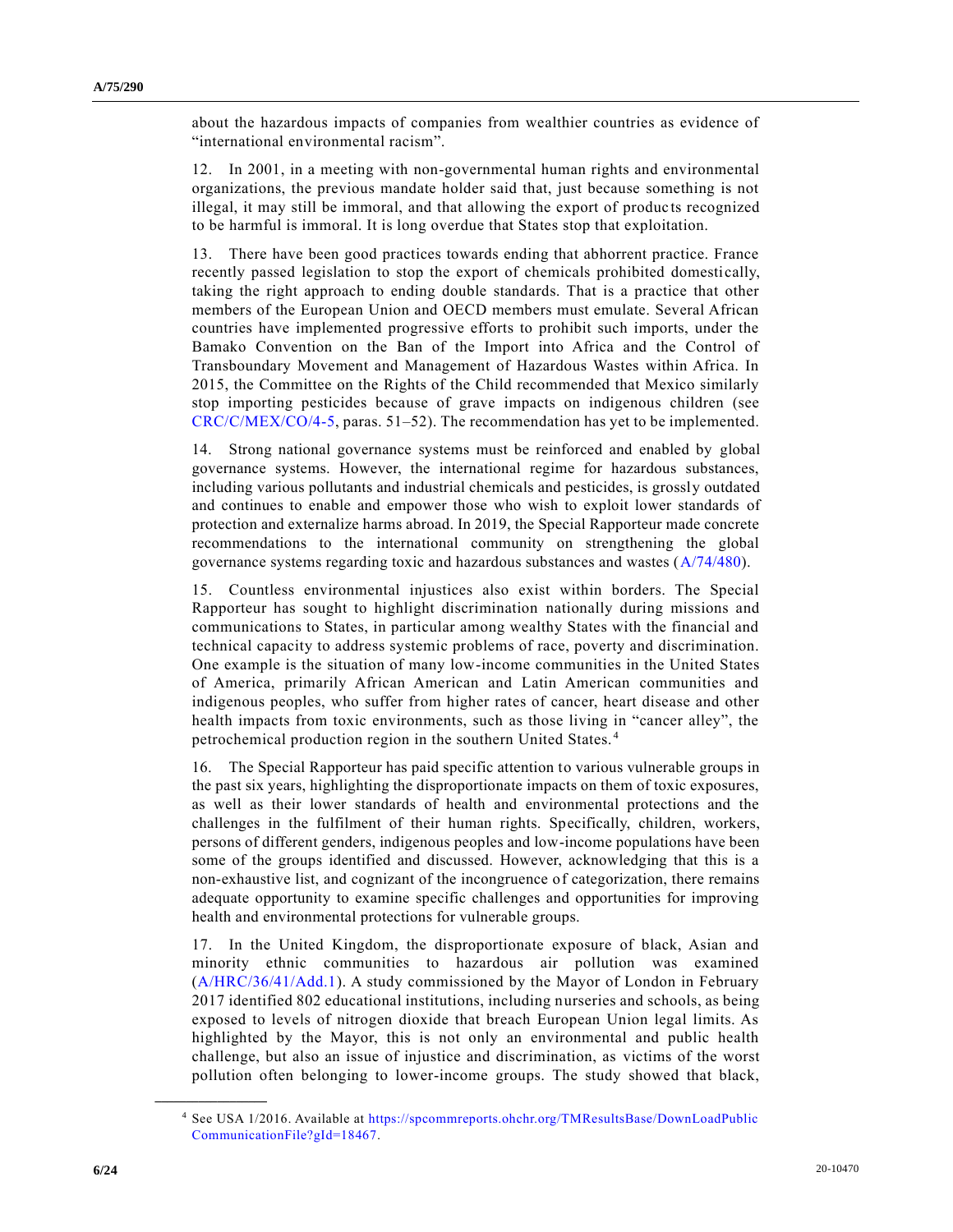African and Caribbean people made up 15.3 per cent of the London population exposed to nitrogen dioxide at levels above European Union limits, yet made up only 13.3 per cent of the city's population.

18. Highlighting environmental injustice and discrimination regarding vulnerable groups has strengthened the case for recognizing and realizing environmental rights at the national and international levels. For example, the Special Rapporteur has urged Canada to recognize the right to a healthy environment to end the discrimination experienced by indigenous peoples and other marginalized groups in the country (A/HRC/45/12/Add.1) (see para. 33 below). Recent work has also reinforced the longstanding neglect of the right to safe and healthy working conditions by States and the international community.

19. Across the board and along thematic lines, the grave situation of environmental injustice and environmental racism has been observed. Whether from the perspective of global negotiations concerning the environment and chemicals and wastes, or through pesticides and nuclear weapons and waste, discrimination persists among the general public, and more specifically where those who are most vulnerable on various accounts, whether owing to race, ethnicity, geographical location, age, occupation or other distinction, are disproportionately affected by toxic exposures.

## **III. Workers**

20. Workers around the world find themselves in the midst of a public health crisis despite the existence of clear human rights obligations relating to the protection of their health: it is estimated that one worker dies at least every 30 seconds from exposure to toxic industrial chemicals, pesticides, dust, radiation or other hazardous substances.

21. These are preventable diseases, disabilities and premature deaths arising from the unsatisfactory implementation of  $-$  and in many cases blatant disregard for  $-$  the human right of every worker to safe and healthy work, despite the international recognition of that right for decades. Furthering the suffering of victims is the audacious behaviour of certain States and businesses that go to unimaginable lengths to deny the impacts on health, set permissible exposure levels that cause health impacts in workers, or go as far as blaming the victims themselves for the misuse of toxic substances, even when labelled in foreign languages or symbols.

22. The particularly heinous nature of that exploitation is that alternatives typically exist that would prevent or minimize exposure. Solutions are available should States choose to compel businesses to adopt them. Therefore, the Special Rapporteur has placed considerable emphasis during his tenure on the need for all States to better protect workers from toxic exposures. This was driven and informed by his own professional experiences as a biochemist using toxic chemicals daily, and the experiences of victims.

23. In that respect, one story stands out in particular. On March 6, 2007, Hwang Yumi died on her way to hospital (see [A/HRC/33/41/Add.1,](https://undocs.org/en/A/HRC/33/41/Add.1) para. 53), five years after she began a job manufacturing electronic consumer products, where it is likely she was exposed to toxic substances every day without her consent or even knowledge of the risks. Ms. Hwang died 20 months after being diagnosed with leukaemia, at the age of 23. Since her death, Ms. Hwang's father has done everything he could to ensure there are no more such victims. He has repeatedly turned down substantial offers of compensation by the company in his mission to prevent the recurrence of abuses. After an unwavering 11-year campaign for justice and accountability by Mr. Hwang and other human rights defenders, Samsung Electronics agreed to accept the results of arbitration for the case of Ms. Hwang and 150–250 other cases of diseases,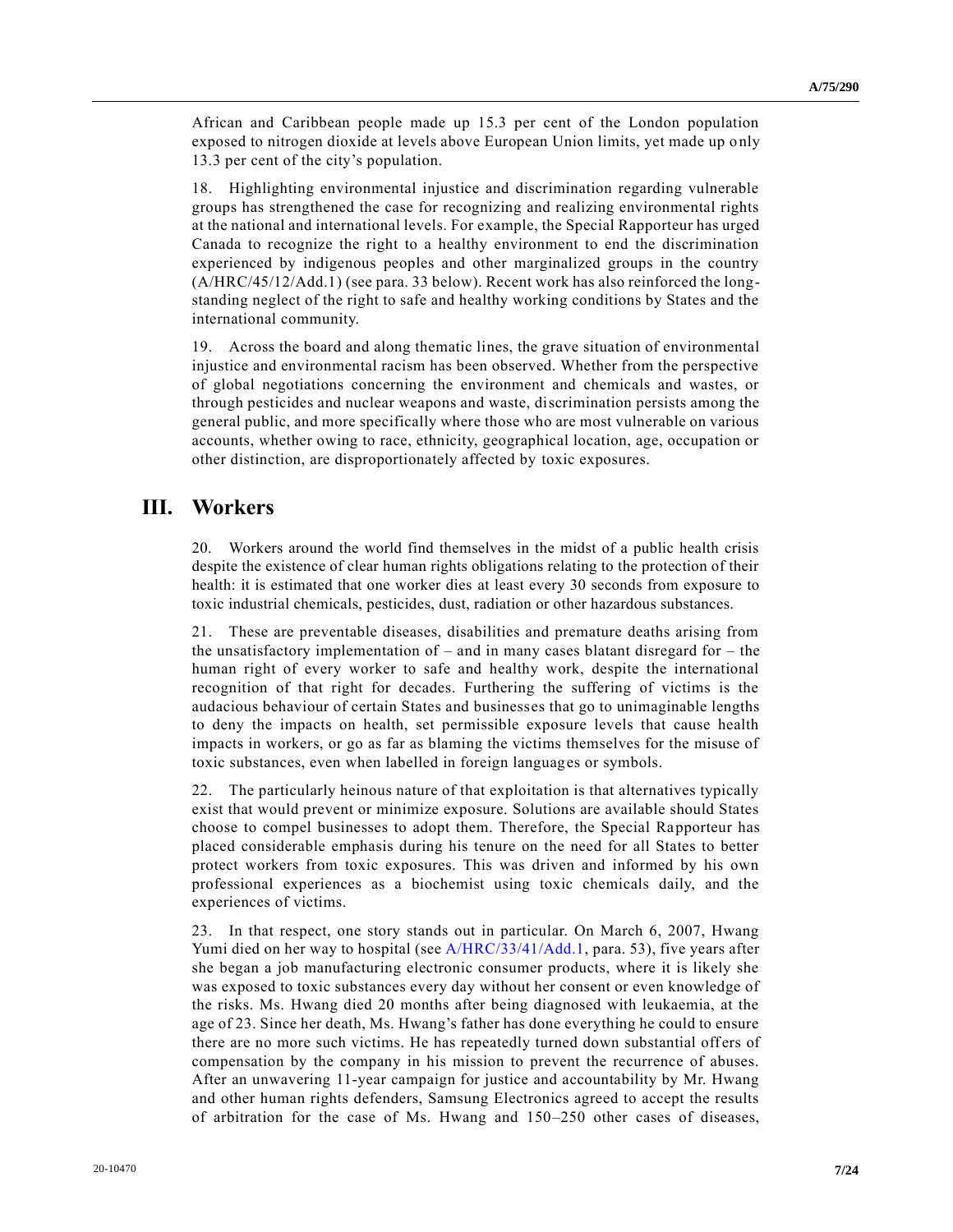disabilities, miscarriages and premature death linked to the production of certain electronic products in the Republic of Korea. <sup>5</sup>

24. Although a positive step, this is only one company in one industry in one country. The International Labour Organization (ILO) estimates that 160 million cases of occupational diseases are reported annually. The absence of effective remedies for perhaps millions of workers exploited by exposure around the world is of grave concern.

25. In 2018, the Special Rapporteur presented to the Human Rights Council his report on the crisis facing workers [\(A/HRC/39/48](https://undocs.org/en/A/HRC/39/48) and [A/HRC/39/48/Corr.1\)](https://undocs.org/en/A/HRC/39/48/Corr.1).<sup>6</sup> He described this vicious form of exploitation<sup>7</sup> and catalogued 12 specific challenges in protecting all workers from toxic exposures. A detailed annex contained the various cases examined by the Special Rapporteur and his predecessors since 2006. The Special Rapporteur believes that much of what was described in the report amounts to unpunished criminal conduct, as well as legalized exploitation.

26. In response to the positive reaction of States to the proposal in 2018 for principles, the Special Rapporteur submitted a final set of 15 principles on the protection of workers from exposure to toxic substances to the Human Rights Council for its consideration in 2019 [\(A/HRC/42/41\)](https://undocs.org/en/A/HRC/42/41). The 15 principles built on the conclusions of the 2018 report and were developed through an intensive series of consultations with a diverse group of States and other stakeholders. <sup>8</sup> The principles are grounded in international human rights law and build upon the Guiding Principles on Business and Human Rights, ILO instruments and international agreements on toxic chemicals and wastes, among others. The principles are the outgrowth of cases brought to the attention of the Special Rapporteur since the mandate was created in 1995. If implemented, the principles would contribute to the strengthening of synergies between human rights and occupational health and safety standards regarding the exposure of workers to toxic and hazardous substances and wastes.

27. Following the report, the Human Rights Council adopted its resolution [42/21,](https://undocs.org/en/A/HRC/RES/42/21) its first stand-alone resolution on occupational exposure to hazardous substances and wastes and human rights. In the resolution, the Council condemned the violations and abuses of the rights of workers in all parts of the world through unsafe exposure to toxic and hazardous substances and encouraged States, businesses and other actors to implement the 15 principles through their respective legal and policy frameworks, as well as through initiatives and programmes.

28. It is long overdue that ILO recognizes the right to safe and healthy working conditions as one of its fundamental principles and rights at work. In June 2019, the Special Rapporteur and others urged ILO to immediately recognize and adopt safe and healthy working conditions as one of its fundamental principles and rights at work.<sup>9</sup> Safe and healthy working conditions have been explicitly recognized under the International Covenant on Economic Social and Cultural Rights since 1966 as a fundamental aspect of the right to just and favourable conditions of work. However,

<sup>5</sup> Baskut Tuncak, Special Rapporteur on the implications for human rights of the environmentally sound management and disposal of hazardous substances and wastes, "Samsung decision to compensate sick electronics workers welcomed by UN expert, urging action by all firms", 27 August 2018.

<sup>6</sup> See Baskut Tuncak, Special Rapporteur on hazardous substances and wastes, "Opening remarks at the 39th session of the Human Rights Council", 12 September 2018.

<sup>7</sup> See OHCHR, "A vicious form of exploitation: workers poisoned by toxic substances, says UN expert", 12 September 2018.

<sup>8</sup> The Special Rapporteur would like to thank the Friedrich-Ebert-Stiftung Geneva for providing support in developing the principles on worker's rights.

<sup>9</sup> See OHCHR, "UN experts urge ILO to back safe and healthy work conditions as a 'fundamental' right", 13 June 2019.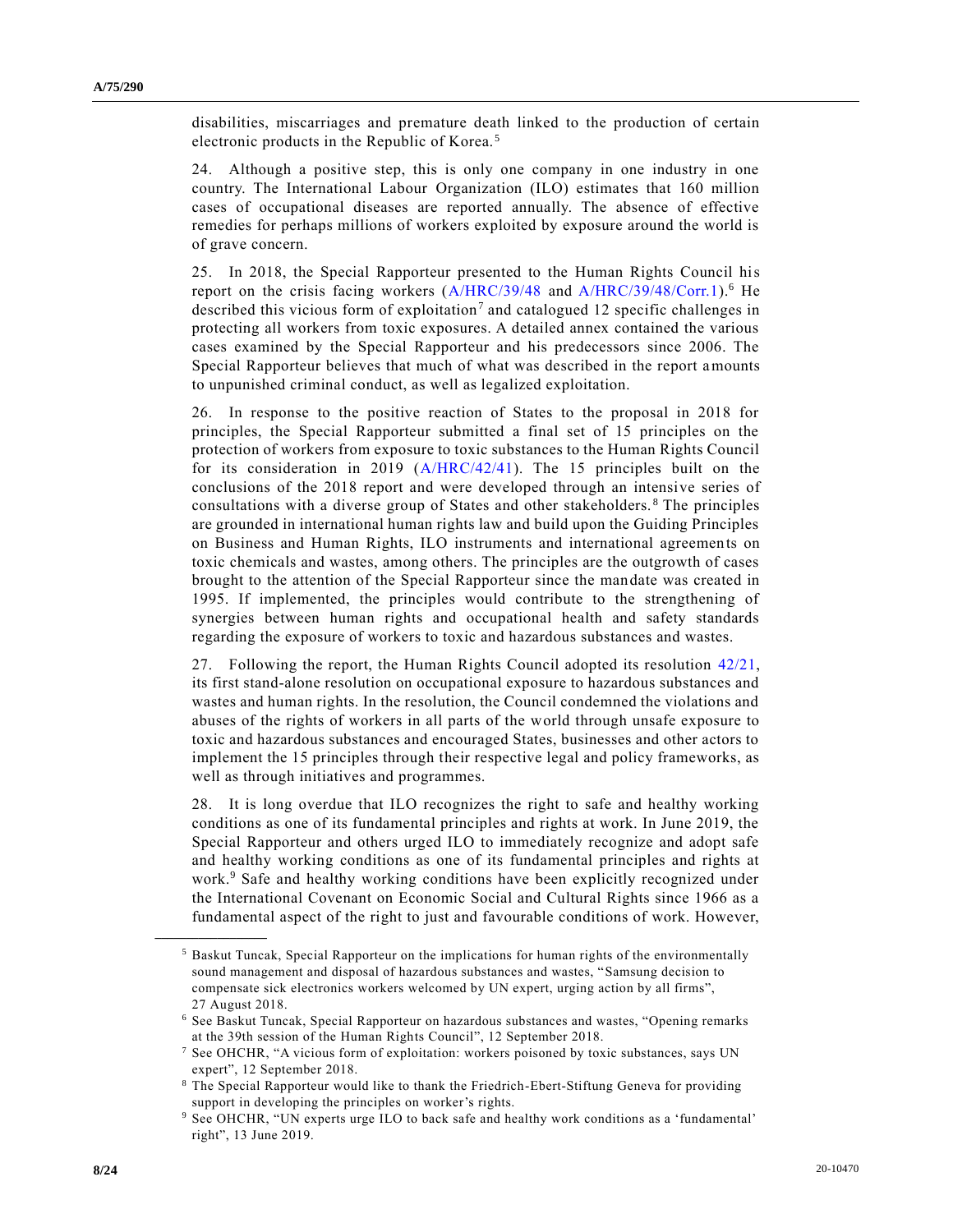despite the ILO Occupational Safety and Health Convention, 1981 (No. 155), that right is not among the fundamental principles and rights at work.<sup>10</sup> The Special Rapporteur welcomes the significant progress by the International Labour Congress in 2019 towards the recognition of that right as fundamental, and appropriately so.

29. The coronavirus disease (COVID-19) crisis has shone a light on the vulnerability of workers to exposure in general, and among them groups that are even more vulnerable. The Special Rapporteur and others called attention to the urgent need to protect all workers from the exposure to COVID-19.<sup>11</sup> The Special Rapporteur also brought attention to the urgent need for States to better protect health-care workers from COVID-19 as the crisis began to unfold outside China. Many frontline workers were not given adequate protection, even during peak periods of contagion. States and businesses must ensure preventative and precautionary measures are in place to protect every worker. In his 2020 report to the Human Rights Council, the Special Rapporteur focused considerably on violations of worker's rights during the pandemic (A/HRC/45/12).

30. Workers that have low-income jobs, or those that are minorities, migrants, older persons or women, or have pre-existing health conditions, as well as those that work in the informal sector and in the "gig" economy, face disproportionate risks. Workers on the front line of the pandemic, providing health care, food, water, sanitation and other necessary goods and services, must be acknowledged, and the families of those who have lost loved ones in such service, condoled.

## **IV. Indigenous peoples**

31. For decades, the Special Rapporteur has reported on the impacts of pollution, contamination and toxic chemicals on the rights of indigenous peoples. Throughout his reports, communications, country visits and other efforts, the Special Rapporteur has sought to highlight the injustice endured by indigenous peoples around the world who remain chronically exposed to hazardous substances and wastes.

32. These hazardous substances and wastes are typically present in the lands, territories and natural resources of indigenous communities not because of decisions they have made or even vaguely participated in, but rather because of a pervasive abuse of and disrespect for their individual and collective rights, in particular article 29 of the United Nations Declaration on the Rights of Indigenous Peoples. Indigenous peoples of the Arctic have been exposed to persistent chemical pollutants never used in their lands. The Yaqui people of Sonora, Mexico have suffered grave adverse impacts on their health and dignity from the ongoing use of highly hazardous pesticides (see [CRC/C/MEX/CO/4-5,](https://undocs.org/en/CRC/C/MEX/CO/4-5) para. 51). Many of those pesticides are banned from use in their country of manufacture because of their extreme risk to health or the environment, an illustration of the problem described above.

33. In his report on his visit to Canada, the Special Rapporteur highlighted the discrimination endured by indigenous peoples, who are facing grave threats to life, health and dignity from pollution and contamination (see A/HRC/45/12/Add.1). He described a pervasive pattern of inaction by the Government of Canada to protect human rights and provide access to an effective remedy in the face of unquestionable risks and injustices from the cumulative impacts of toxic exposures. Among emblematic cases are the ongoing delay in remediating 10 tons of mercury contamination that dates back 50 years and continues to poison the

<sup>&</sup>lt;sup>10</sup> International Labour Organization Declaration on Fundamental Principles and Rights at Work.

<sup>&</sup>lt;sup>11</sup> See Baskut Tuncak, Special Rapporteur on hazardous substances and wastes, "COVID-19: health care heroes need protection", 27 March 2020.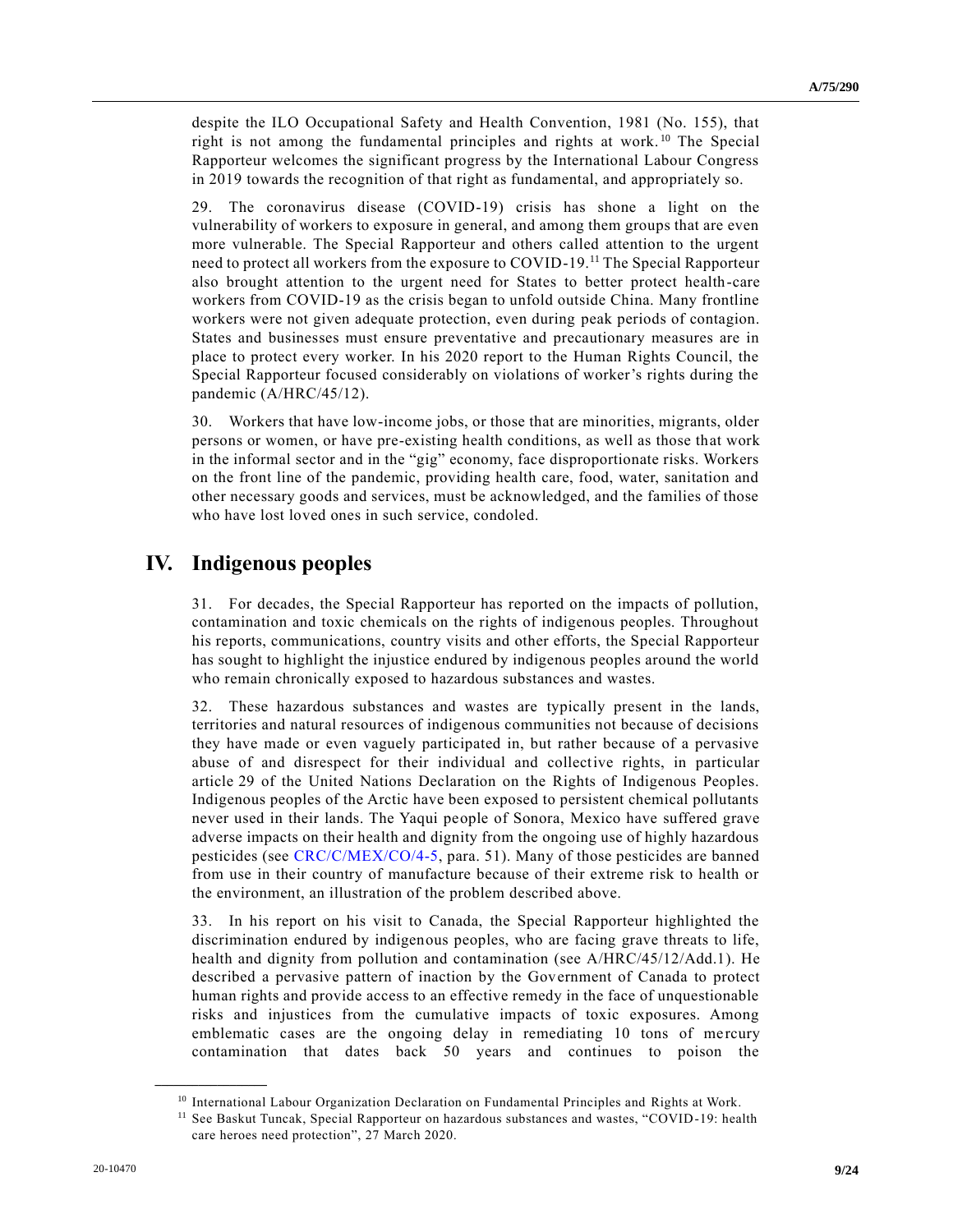Asubpeeschoseewagong (Grassy Narrows) and other First Nations in north-western Ontario; the impacts of extractive industries on human health and wildlife, and elevated incidences of diseases among indigenous peoples linked to oil sands extraction in Alberta; the Trans Mountain pipeline expansion project in British Columbia; the historical injustices against the Aamjiwnaang First Nation in Sarnia's "chemical valley"; and the impacts of aerial spraying of pesticides and hydroelectric projects on indigenous lands. In his visit, he also addressed the need for Canada to end the phenomenal abuse of indigenous rights abroad by Canadian businesses.

34. During his visit to Brazil, the Special Rapporteur raised concerns about the situation of various indigenous peoples whose human rights are violated and abused through the destruction and burning of the Amazon forest, as well as agricultural expansion and the deliberate spraying of toxic pesticides over their lands and homes (see A/HRC/45/12/Add.2). The situation of the Yanomami people is extremely worrying, as their lands have been invaded by extractive industries, their livelihoods destroyed and their health affected through inexcusable exposure to mercury. During his 2019 visit, the Special Rapporteur continued his five-year-long dialogue with the Government and the companies BHP Billiton, Vale and Samarco over the profound impacts suffered by indigenous peoples from the 2015 and 2019 tailing dam disasters, and their marginalization in the remediation processes. <sup>12</sup>

35. In 2018 and 2019, the Special Rapporteur participated in the Permanent Forum on Indigenous Issues and focused on the incongruence of the present cluster of global treaties for chemicals and wastes with the internationally recognized human rights of indigenous peoples. He noted the demand of the Permanent Forum for an ambitious, global and legally binding regime for toxic industrial chemicals and hazardous pesticides that fully accounts for the rights of indigenous peoples.

36. In various communications with Governments and companies, the Special Rapporteur addressed the situation of indigenous peoples and the environmental injustices occasioned. In 2016, the Special Rapporteur decried the situation of indigenous peoples in the United States, who are exposed to toxic pollutants <sup>13</sup> released or produced by extractive industries, agriculture and manufacturing, as well as the disposal of resulting waste, including nuclear waste. One study found that soil and lead dust pollution from mining waste poses a more significant health concern for indigenous peoples in the United States than other groups.<sup>14</sup> Other studies have found that indigenous peoples in the United States are more likely to live in close proximity to severely contaminated ("Superfund") sites, <sup>15</sup> and 1.8 times more likely to reside near a commercial toxic waste facility.<sup>16</sup> Studies have shown indigenous peoples living near hazardous waste sites suffer from the highest rate of birth defects among nearby communities.<sup>17</sup> Some exposures are to pollutants migrating north from southern

<sup>&</sup>lt;sup>12</sup> Baskut Tuncak, Special Rapporteur on hazardous substances and wastes, "Lessons from the Samarco disaster", *Business and Human Rights Journal*, vol. 2, No. 1 (January 2017).

<sup>13</sup> USA 1/2016.

<sup>&</sup>lt;sup>14</sup> Lorraine Halinka Malcoe and others, "Lead sources, behaviors, and socioeconomic factors in relation to blood lead of Native American and white children: a community-based assessment of a former mining area", *Environmental Health Perspectives*, vol. 110, Suppl. No. 2 (April 2002).

<sup>15</sup> Douglas L. Anderton, John M. Oakes and Karla L. Egan, "Environmental equity in superfund: demographics of the discovery and prioritization of abandoned toxic sites", *Evaluation Review*, vol. 21, No. 1 (February 1997).

<sup>16</sup> Robert D. Bullard and others*, Toxic Wastes and Race at Twenty 1987–2007: A Report prepared for the United Church of Christ Justice and Witness Ministries* (Cleveland, Ohio, United Church of Christ, 2007).

<sup>&</sup>lt;sup>17</sup> Maureen Orr and others, "Elevated birth defects in racial or ethnic minority children of women living near hazardous waste sites", *International Journal of Hygiene and Environmental Health*, vol. 205, Nos. 1–2 (2002).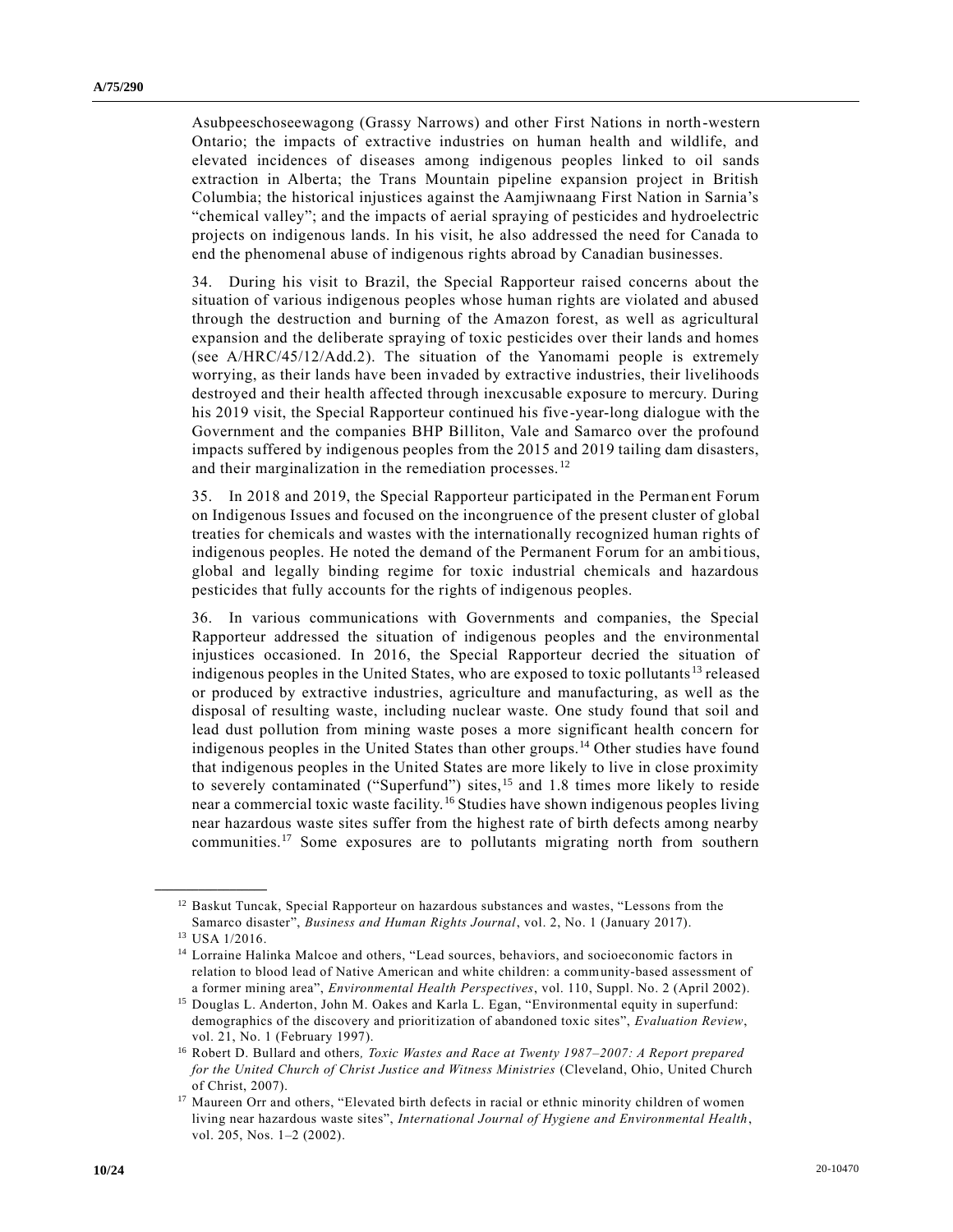sources of emission through wind, water and traditional food sources, resulting in the some of the highest readings recorded of these toxic chemicals in peoples of the Arctic.

37. In Peru, the Special Rapporteur engaged with the Government regarding the extensive environmental contamination of indigenous lands from decades of irresponsible oil extraction and dilapidated, rupturing pipelines in an oil concession known as Lot 192. He travelled at the invitation of indigenous federations to visit areas of the Pastaza, Corrientes and Marañón river basins in the Department of Loreto.<sup>18</sup> Dialogue was fortunately established and agreements reached,  $19$  but continued concern exists over the health impacts of toxic exposures, including heavy metals, and the continued use of the dilapidated pipeline by Canada-based Frontera Energy, which has now ruptured over 60 times in recent years. During his visit to Canada, the Special Rapporteur held discussions concerning this case with the Government and the company.

38. The Special Rapporteur and other special procedure mandate holders highlighted attacks against human rights defenders persecuted because of their work in defence of the rights of indigenous peoples to a healthy environment and to free, prior informed consent, among others. In 2016, the Special Rapporteur travelled to Standing Rock, United States, to express solidarity with the protestors over the Dakota Access pipeline and investigate allegations.

# **V. Children**

39. Since assuming the mandate in 2014, the Special Rapporteur has focused extensively on the deeply concerning situation of childhood exposure to toxic substances and other pollutants. Children are uniquely vulnerable to adverse health impacts due to toxic and otherwise hazardous substances and wastes. The World Health Organization estimates that over 30 per cent of the global burden of disease can be attributed to environmental factors. Of that amount, 40 per cent falls on children under five years of age, translating into three million deaths annually. It is generally accepted that environmental risk factors act in concert and are exacerbated by adverse social and economic conditions, particularly poverty and malnutrition.

40. The Special Rapporteur's 2016 report to the Human Rights Council [\(A/HRC/33/41\)](https://undocs.org/en/A/HRC/33/41) was the first thematic report by a Special Rapporteur to highlight in detail the relevance of the Convention on the Rights of the Child to environment protection. The Special Rapporteur denounced the fact that that children continue to be born "pre-polluted" and denied their right to bodily integrity, among others, before they can walk. Studies have shown the presence of hundreds of different toxic substances in young and unborn children. Because of widespread childhood exposure, the world is witnessing a "silent pandemic" of disease, disability and premature death.

41. The Convention on the Rights of the Child creates a duty to prevent childhood exposure and in essence enshrines the right of the child to a healthy environment. Childhood exposure to toxic chemicals implicates a number of rights under the Convention, the ratification of which creates the legal obligation to protect the rights of the child to life and to the highest attainable standard of health, and to protect children from pollution and contamination, secure their physical integrity and keep them free from unwanted intrusions in their bodies. The right of the child to bodily integrity has been emphasized by the Special Rapporteur in the present report and other aspects of his work on toxic exposures. In the light of those provisions, the Convention's accountability mechanism and ratification by all but one State, and the

<sup>&</sup>lt;sup>18</sup> See, for example, PER 5/2017.

<sup>&</sup>lt;sup>19</sup> National Office for Dialogue and Sustainability of the Presidency of the Council of Ministers; Lima Act of 10 March 2015.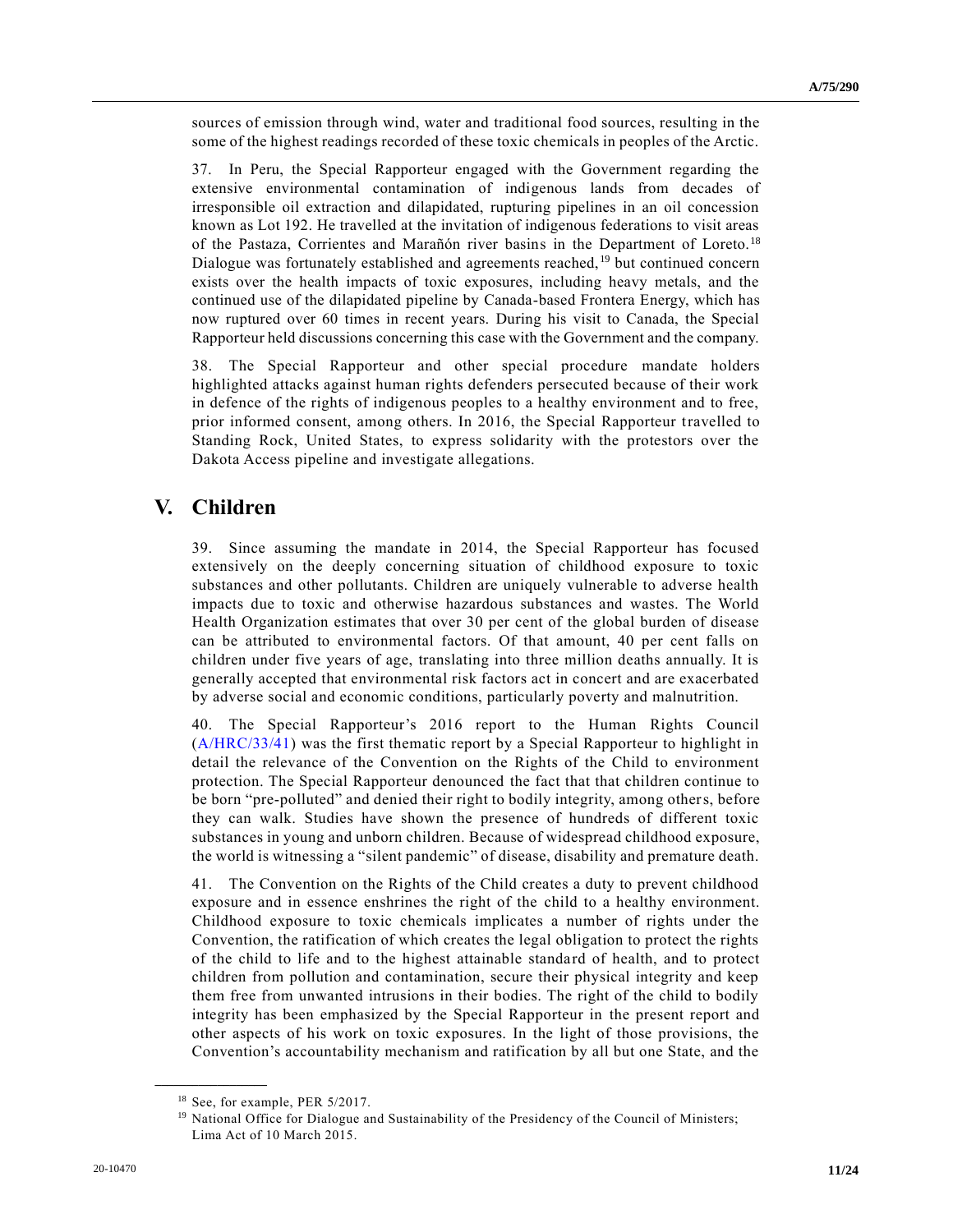obligation that the child's best interests be a primary consideration of States in environmental and occupational laws, the Special Rapporteur believes that the Convention is the most underutilized environmental treaty to date.

42. During his country visits, the Special Rapporteur has emphasized the situation of children exposed to various hazardous substances. In the United Kingdom, the Special Rapporteur emphasized the "plague" of childhood exposure to air pollutants and other toxic exposures (see [A/HRC/36/41/Add.1,](https://undocs.org/en/A/HRC/36/41/Add.1) para. 23). The United Kingdom House of Commons Environmental Audit Committee has acknowledged that health conditions associated with exposure to harmful chemicals include developmental disorders, endocrine disruption, breathing difficulties, reproductive disorders, cancers and neurological disorders, and that fetuses, children and pregnant women are most at risk. The Committee echoed the Special Rapporteur's warning that, increasingly, we find that children are being born "pre-polluted".<sup>20</sup>

43. The Special Rapporteur also addressed cases of children exposed to hazardous substances and wastes through communications. In discussions from 2018 to 2020 with the Secretary-General regarding the Organization's responsibility towards victims of lead poisoning in  $Kosovo$ ,<sup>21</sup> the Special Rapporteur has called on the United Nations to take immediate action to provide justice and remedies for displaced minority communities who were housed in United Nations camps constructed on toxic wasteland in Kosovo.<sup>22</sup> Around 600 members of the Roma, Ashkali and Egyptian communities were placed in the camps between 1999 and 2013 on land known to have been contaminated by lead. Approximately half were children under the age of 14. The Special Rapporteur has through this process urged the Secretary-General to revise the proposed trust fund, which has neither mobilized the necessary resources nor is capable of providing many of the victims with their expectation from the United Nations and its Member States. At present, only one State has contributed to the trust fund, only \$10,000.

44. Lead poisoning has been a persistent concern of the mandate holder, a fact that speaks to the extent of the global crisis facing children from one of the most wellestablished hazards to a child's healthy development. In 2016, the Special Rapporteur and other mandate holders highlighted the exposure to lead of people living in Flint, Michigan, United States, including children, who were found to have elevated levels of lead in their blood. Childhood exposure to lead is associated with a wide range of impacts, including neurodevelopmental effects, mortality, impaired renal function, hypertension, impaired fertility and adverse pregnancy outcomes. This may lead to behaviour or attention problems, difficulties in school, hearing problems, kidney damage, reduced IQ, slowed body growth, muscle weakness and coma.

45. The case in Flint is not an isolated incident, and in the United States and around the world, various other cases have been brought to the attention of the mandate holder. The Special Rapporteur and others raised concerns about the improper management of lead in a lead smelter operated from 2007 to March 2014 near the Owino Uhuru community, in Kenya. Because of direct and indirect lead exposur e, Owino Uhuru community members, including children, and former workers of the

<sup>&</sup>lt;sup>20</sup> United Kingdom of Great Britain and Northern Ireland, House of Commons, Environmental Audit Committee, *Toxic Chemicals in Everyday Life: Twentieth Report of Session 2017–19* (London, 2019).

<sup>&</sup>lt;sup>21</sup> References to Kosovo shall be understood in context of Security Council resolution 1244 (1999). See A/HRC/45/12, annex; see also OHCHR, "Lead contamination Kosovo: dialogue with UN Secretary-General", 13 March 2019.

<sup>&</sup>lt;sup>22</sup> Nick Cumming-Bruce, "U.N. is rebuked by own expert for neglecting Kosovo poisoning victims", *New York Times*, 13 March 2019.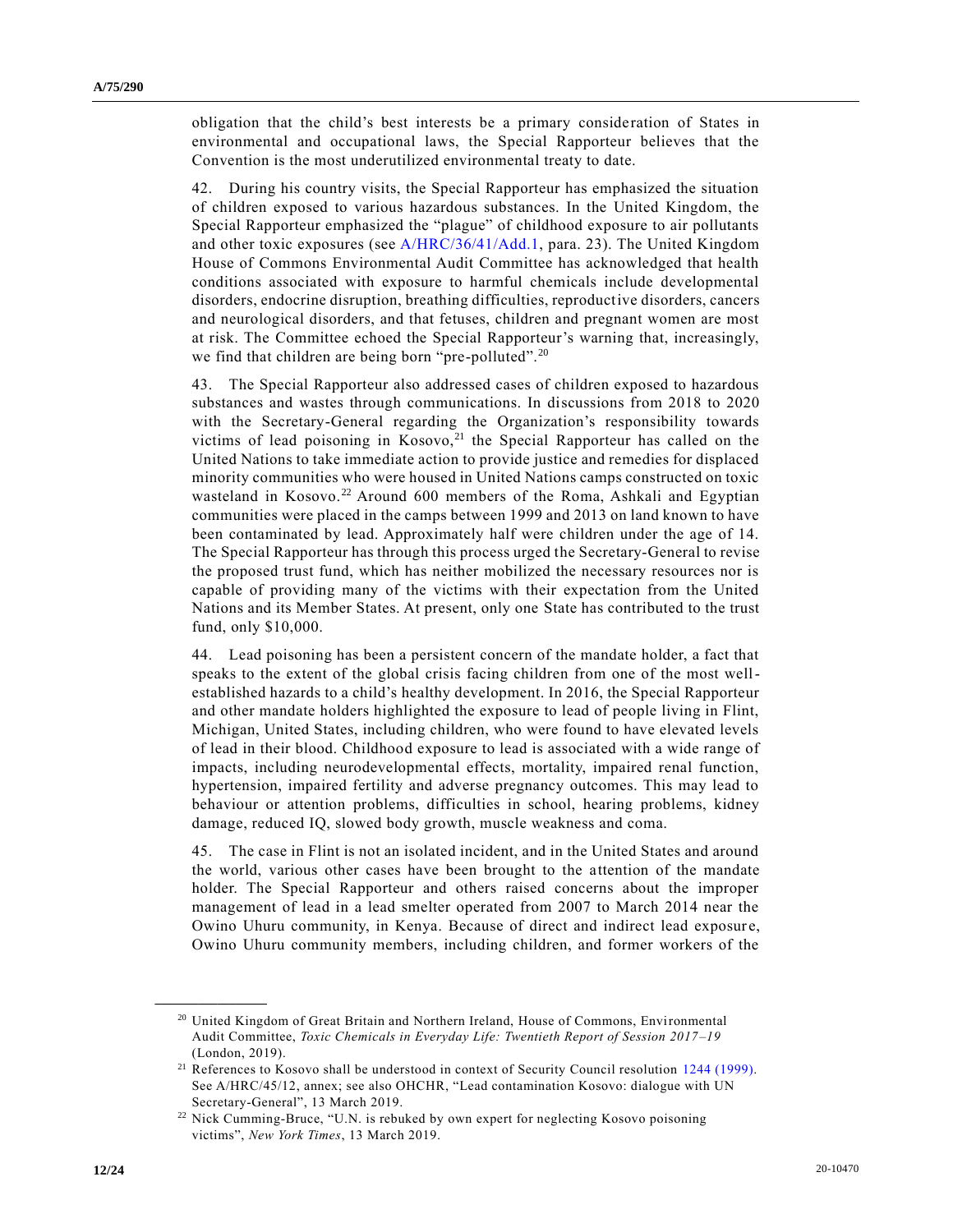smelter face serious health problems and human rights violations, without having been provided with adequate remedies over the seven years prior.<sup>23</sup>

46. The Special Rapporteur and others addressed alleged lead contamination and poisoning in Zamfara State, Nigeria, from artisanal gold mines. The high levels of lead found in the earth coupled with the use of rudimentary mining methods reportedly resulted in a lead poisoning epidemic among children.<sup>24</sup> In 2011, the mandate holder addressed alleged cases of acute lead poisoning, from which nearly 400 children have died since March 2010 as a result of lead poisoning, the majority of whom aged under 5 years.<sup>25</sup> Allegedly, an additional 30,000 people in seven villages in Zamfara State had been identified as being at risk of lead exposure by inhalation or ingestion.

47. The Special Rapporteur remains concerned that millions of children around the world continue to engage in the worst form of child labour, where they use or are exposed to hazardous substances. Particularly grave is the situation of child labour in mining and agriculture. The Special Rapporteur has had discussions with various stakeholders from States and businesses regarding the existence of this problem in global supply chains, as well as communications regarding child labour on tobacco farms in Zimbabwe.<sup>26</sup> It was alleged that, in the tobacco industry in Zimbabwe, children are involved in work on farms and other parts of the production process and do so in hazardous conditions, often performing tasks that threaten their health and safety or interfere with their education, including pesticide exposure.

48. An equally disturbing trend is the exposure of children to endocrine-disrupting chemicals, where instead of guaranteeing their right to food and nutrition without toxic or hazardous substances, children are "turned into adults" before they should because of hormones in food. This presents questions of legality versus immorality; although research may still be novel, and more evidence needed to provide conclusive links, some substances already known to be harmful in food continue to be used on the false premise that they are within legal limits, despite the human rights abuses and violations occasioned. While such exposure may be legal, this does not serve to eliminate the negative health and developmental effects on children. In his visit to Denmark, the Special Rapporteur commended the Government's leadership in preventing exposure to endocrine disruptors and other chemicals of concern to the rights of the child. Denmark has applied the principles of prevention and precaution to protect children from toxic threats, often leading to improved standards of protection both in Denmark and abroad.

## **VI. Human exposure and human rights**

49. The Universal Declaration on Human Rights, a milestone document in the history of human rights, and the subsequent International Covenant on Civil and Political Rights, clearly prohibit torture and cruel, inhuman or degrading treatment. The diseases and disabilities that result from exposure to toxic substances are cruel, inhuman and degrading. They include the excruciating pains of cancer, the suffocating torture of respiratory diseases and the psychological torment of parents watching the impacts of their own exposures materialize in their children.

50. Tragically, States tend to establish exposure standards at levels that will inevitably result in such harms, even when the elimination of exposure is both technically and financially feasible. Adherence to legal limits is insufficient to

<sup>23</sup> KEN 6/2014.

<sup>24</sup> NGA 6/2012.

<sup>25</sup> NGA 1/2011.

 $26$  See, for example, ZWE 1/2018.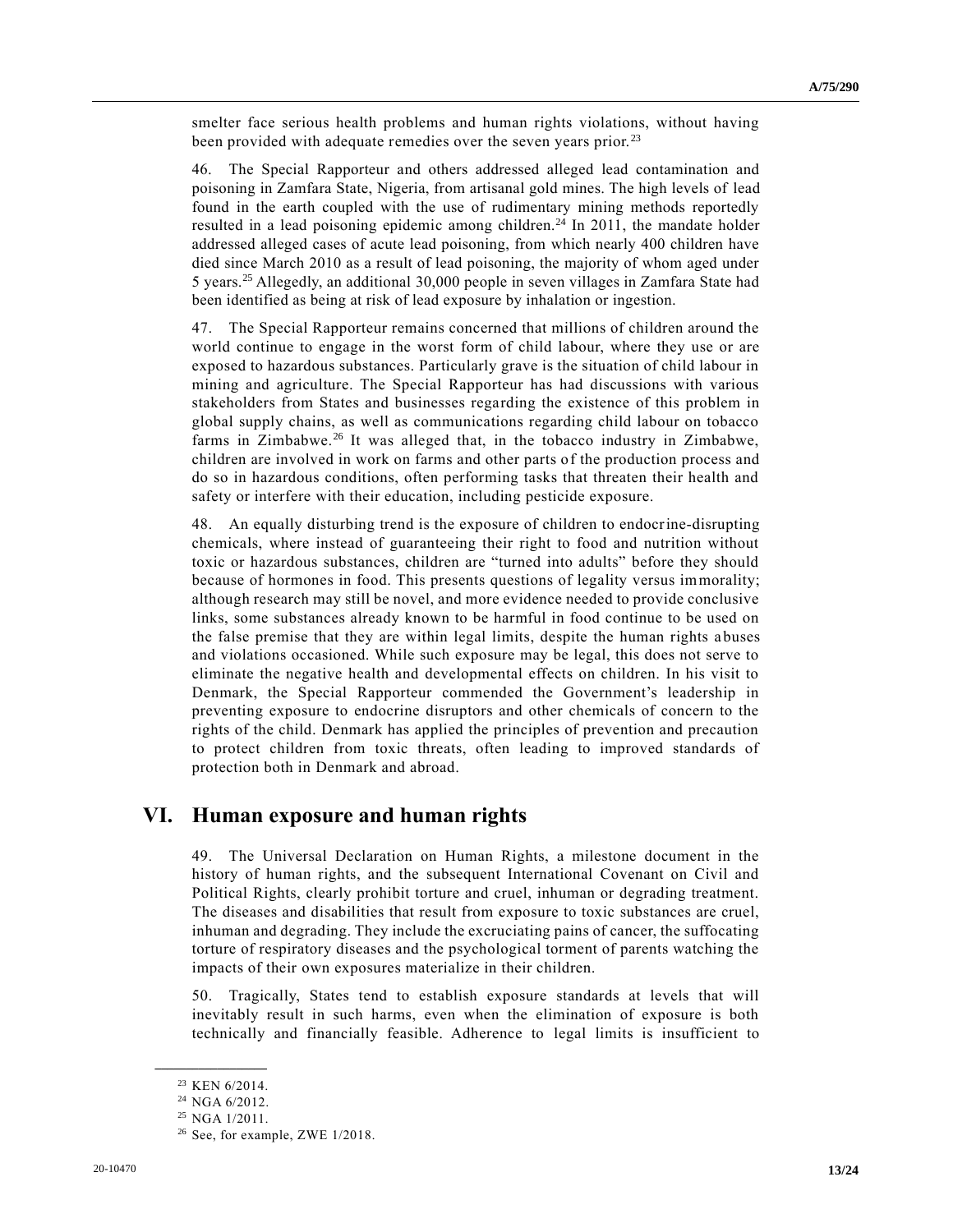sanitize the discriminatory and sometimes predatory exposure of low-income and other vulnerable communities to toxic substances. Workers, children, women of reproductive age, older persons, low income communities and minorities are among the vulnerable who are legally poisoned.<sup>27</sup>

51. No State can meet its human rights obligations, whether to life, health or freedom from degrading treatment, without preventing human exposure to hazardous substances. Whether framed as environmental rights, occupational rights or the specific rights of vulnerable groups, the principles of equality and non-discrimination depend on the prevention of exposure to pollution and toxic chemicals. Exposure to hazardous substances preys on the most vulnerable in society and is an invisible threat to their rights and dignity, including bodily integrity.

52. In the past six years, the Special Rapporteur has focused on the considerable contrast between legally permissible exposures to hazardous substances and the obligations incumbent on States to respect, protect and fulfil the human rights of all through the prevention of exposure. In October 2019, the mandate holder presented a report to the General Assembly on the duty to prevent exposure  $(A/74/480)^{28}$  $(A/74/480)^{28}$ Building upon his 2016 report to the Human Rights Council, in which he discussed the duty of States to prevent childhood exposure [\(A/HRC/33/41\)](https://undocs.org/en/A/HRC/33/41), the Special Rapporteur recalled and clarified in his 2019 report [\(A/HRC/42/41\)](https://undocs.org/en/A/HRC/42/41) the duty of States to prevent exposure and the legal foundation of that duty. Derived from the human rights to life, health, dignity and bodily integrity, the right to information and right to a healthy environment, as well as equality and access to an effective remedy, States have a duty to "prevent and minimize" exposure to hazardous substances to protect against preventable diseases and disabilities, considering prevention as a precondition to such duty (see [E/C.12/2000/4\)](https://undocs.org/en/E/C.12/2000/4). However, for many substances, an approach of prevention has been the exception not the norm, leading to existential thre ats to life and health, including reproductive health.

53. In his 2020 report to the Human Rights Council (A/HRC/45/12), the Special Rapporteur applied the framework on the duty to prevent exposure to the case of COVID-19. He commended certain States and business for upholding their duty and responsibility to prevent exposure to the novel coronavirus with courage, transparency and conviction, and highlighted key elements common among those who have catastrophically failed. He identified key challenges and issues with the management of the pandemic, highlighting underlying reasons for Governments' and businesses' failures, and their consequences for vulnerable groups. The Special Rapporteur called upon States to better protect vulnerable groups and to safeguard nature and improve environmental quality, noting the critical role played by a healthy and sustainable environment in preventing such pandemics and mitigating severity of infection.

### **VII. Right to information**

**\_\_\_\_\_\_\_\_\_\_\_\_\_\_\_\_\_\_**

54. Information on risks, mitigation measures and safer alternatives can help prevent harm and avoid premature deaths owing to hazardous substances. However, over the past several decades, tens of thousands of different hazardous substances have been propagated by businesses, with inadequate information on their uses and properties, as well as their fate as waste, making it often nearly impossible to assess their impacts on human rights. Rates of cancer, diabetes and other illnesses linked to the production and use of hazardous substances have been on the rise over that time, much of which cannot be explained by lifestyle choices or genetics but point clearly

<sup>27</sup> Carl F. Cranor, *Legally Poisoned: How the Law Puts Us at Risk from Toxicants* (Cambridge, Massachusetts, Harvard University Press, 2011).

<sup>28</sup> See also OHCHR, "Report on the duty to prevent exposure". Available at [www.ohchr.org/.](http://www.ohchr.org/)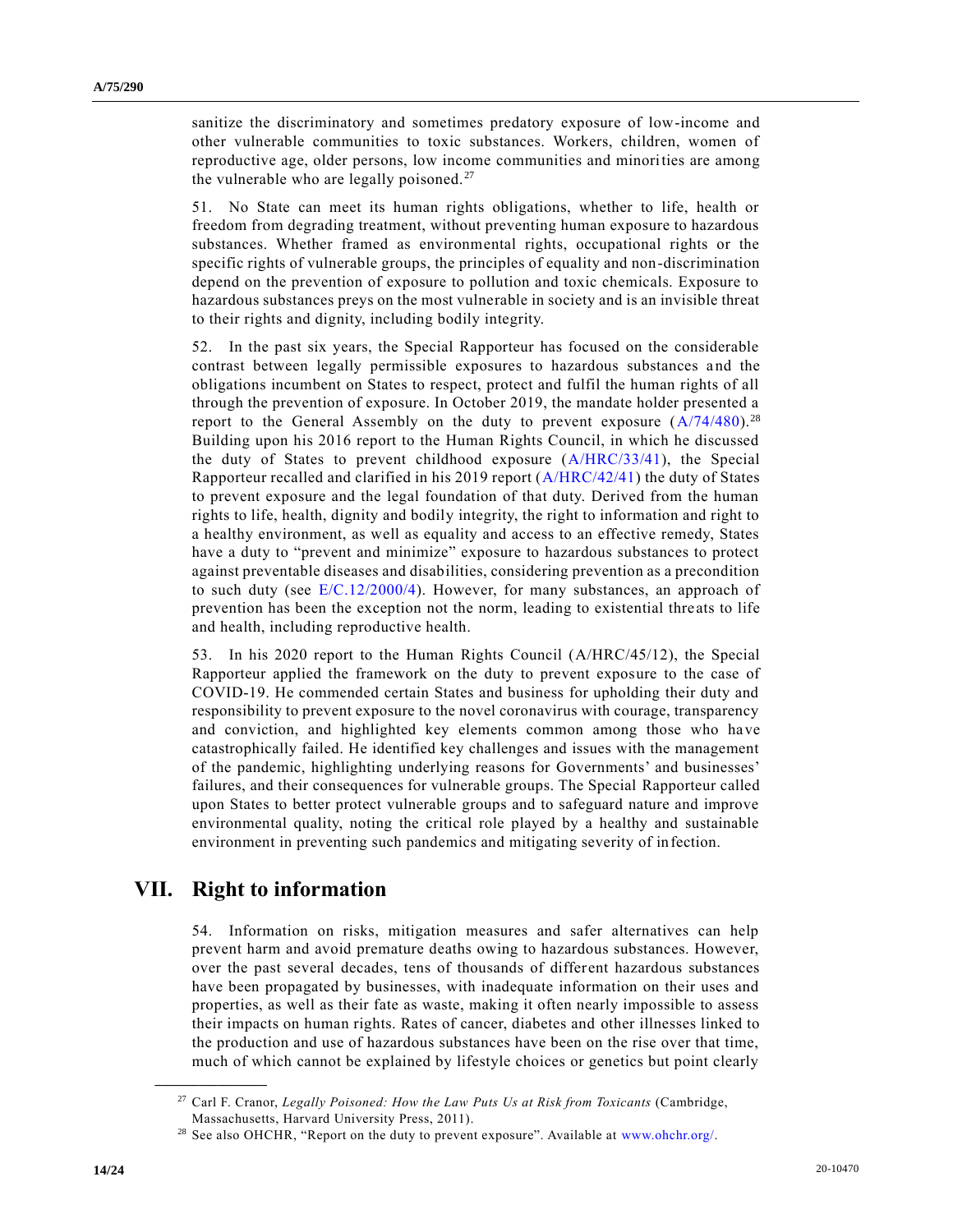to environmental and occupational exposures. Yet, information is neither available nor accessible about the safety of tens of thousands of chemicals on the market or at the workplace, or emissions to the environment, the degree of exposure to those hazardous substances from various sources and the resulting impacts of human exposure to them, all of which enables impunity among perpetrators.

55. In his 2015 report to the Human Rights Council [\(A/HRC/30/40\)](https://undocs.org/en/A/HRC/30/40), the Special Rapporteur emphasized the right to information on hazardous substances and wastes as a precondition to the enjoyment of human rights and fundamental freedoms. The right to information implicates the right of victims to an effective remedy, the right to meaningful participation, the right not to be subject to experimentation without consent and the rights to life, dignity and the highest attainable standard of health, among others, which have all been violated by large information gaps throughout the life cycle of substances and wastes.

56. Information should be available, accessible and functional for everyone, consistent with the principle of non-discrimination. In order to protect those human rights affected by hazardous substances, States are duty-bound to generate, collect, assess and update information, as well as to communicate effectively, while ensuring confidentiality and engaging in international cooperation to ensure dissemination of adequate information within and outside borders. Businesses, throughout the supply chain, are responsible for assessing the potential impacts and consequences of toxic exposures, either through their own activities or resulting from their business relationships, and to communicate effectively information to other businesses, Governments and the public.

57. The Special Rapporteur welcomes the development of the Regional Agreement on Access to Information, Public Participation and Justice in Environmental Matters in Latin America and the Caribbean (the Escazú Agreement), the first environmental rights treaty of Latin America and the Caribbean. The Escazú Agreement has important provisions that could help with the generation and accessibility of environmental information and deserves urgent ratification.<sup>29</sup>

## **VIII. Business and human rights**

58. The responsibility of businesses to respect human rights has been an area of focus of the Special Rapporteur under his mandate, working closely with the Working Group on business and human rights and other experts. In the past six years, the Special Rapporteur has, through communications and country visits, examined hundreds of cases of alleged human rights abuses by businesses and the extraterritorial obligations of States and responsibilities of transnational corporations.

59. Everyday around the world, countless victims continue to suffer adverse effects from exposure to hazardous substances because of business activities. For example, one worker dies every minute from exposure to hazardous substances, including at the workplace. In addition, for the victims who suffer adverse health or other effects because of hazardous substances used, produced or released by business activities, many remain without an effective remedy.

60. No State will meet its human rights obligations without compelling businesses and other actors in their jurisdiction to transition to cleaner, safer, healthier and more sustainable chemical production, use and disposal, whether in their territory or abroad.<sup>30</sup>

 $29$  See, for example, ATG 1/2019; and ARG 10/2019.

<sup>30</sup> United Nations Environment Programme, *Global Chemicals Outlook II: From Legacies to Innovative Solutions – Implementing the 2030 Agenda for Sustainable Development* (Nairobi, 2019).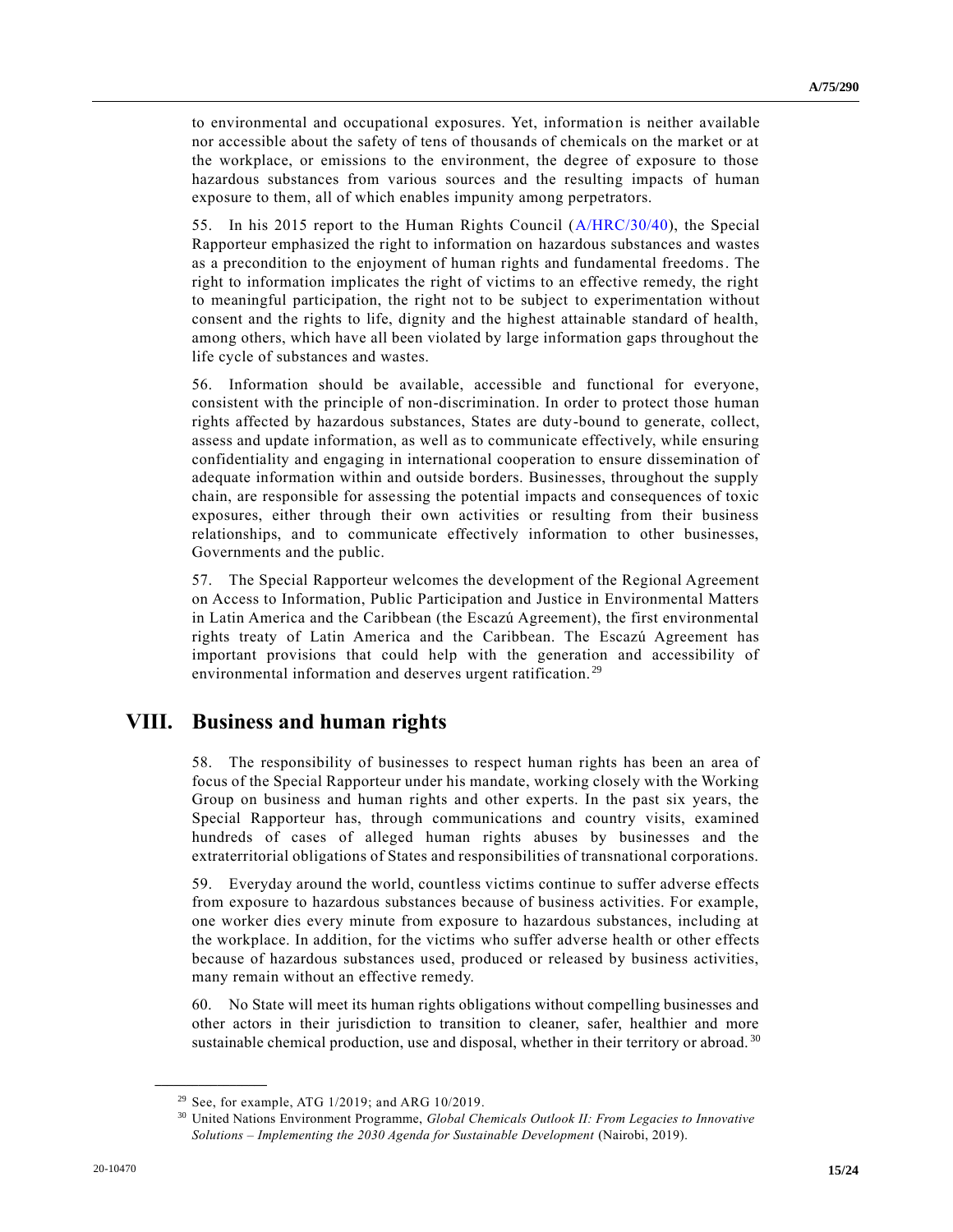## **IX. Toxification and the silent erosion of human rights**

61. In his 2019 report to the General Assembly [\(A/74/480\)](https://undocs.org/en/A/74/480), the Special Rapporteur described an often forgotten environmental crisis, lost in the shadow of climate change: the toxification of our bodies and planet. The following examines various activities by States and businesses that are contributing to the increasing violation and abuse of human rights, the silent pandemic that is largely going unnoticed.

#### **Chemical industry**

62. The chemical industry sits at the epicentre of many human rights abuses by business, including toxic pollution, climate change and biodiversity loss, as well as the poisoning of workers. The Special Rapporteur has on various occasions called on the chemical industry to conduct meaningful human rights due diligence for its products and activities.<sup>31</sup> Having met with numerous chemical companies and trade associations around the world, he has found only one chemical company with a reasonably robust human rights due diligence process in relation to their chemical products and activities, and most without anything remotely appropriate.

63. In March 2019, the Special Rapporteur called on China to live up to its promise to implement effective measures to combat the hazards and risks in its rapidly growing chemical industry to workers, local communities and the public at large.  $32$  On 21 March 2019, at least 78 people died and hundreds were injured in a blast in Yancheng city. This followed the death of over 160 people in a 2015 explosion at a chemical warehouse in Tianjin, most of whom were brave first responders to the fire, unaware of the tremendous stockpile of explosive chemicals contained inside. It is saddening, but not surprising, that intermittent efforts since the 2015 Tianjin disaster did not suffice.<sup>33</sup>

64. In May 2020, following a deadly gas leak at an LG Polymers chemical plant in India, the Special Rapporteur again called on the chemical industry to respect human rights. The "Vizag" disaster served as a disturbingly nightmarish reminder of the toxic gas leak that killed thousands in Bhopal, India, in 1984. It is a grim wake -up call for all businesses to recognize the breadth of human rights infringements wrought by rampant consumption and production of plastics. He urged authorities to ensure those responsible are held to account, and also urged the Governments of India and the Republic of Korea to ensure all victims of exposure, including those who develop diseases or disabilities later in life, are provided with an effective remedy. <sup>34</sup>

#### **Pesticides, food and agriculture**

**\_\_\_\_\_\_\_\_\_\_\_\_\_\_\_\_\_\_**

65. The Special Rapporteur worked with the Special Rapporteur on the right to food to provide a clearer account of global pesticide use in agriculture and the negative consequences on human health, the environment and society, which are underreported and inadequately monitored in the shadow of a prevailing and narrow focus on "food security." In their 2017 report [\(A/HRC/34/48\)](https://undocs.org/en/A/HRC/34/48), they uncovered rights abuses and violations inflicted upon agricultural workers, rural communities, indigenous peoples, pregnant women and children, among others.

<sup>&</sup>lt;sup>31</sup> See Baskut Tuncak, Special Rapporteur on hazardous substances and wastes, "Chemical industry must step up on human rights to prevent more Bhopal-like disasters", 14 May 2020. and Baskut Tuncak, "Bhopal: chemical industry must respect human rights", 27 November 2019.

<sup>32</sup> See Baskut Tuncak, Special Rapporteur on hazardous substances and wastes, "China must fulfil repeated pledges on chemical safety", 29 March 2019.

<sup>&</sup>lt;sup>33</sup> See Baskut Tuncak, Special Rapporteur on hazardous substances and wastes, "China: UN human rights expert calls for greater transparency in the wake of tragic Tianjin explosion", 19 August 2015.

<sup>34</sup> See Tuncak, "Bhopal: chemical industry must respect human rights".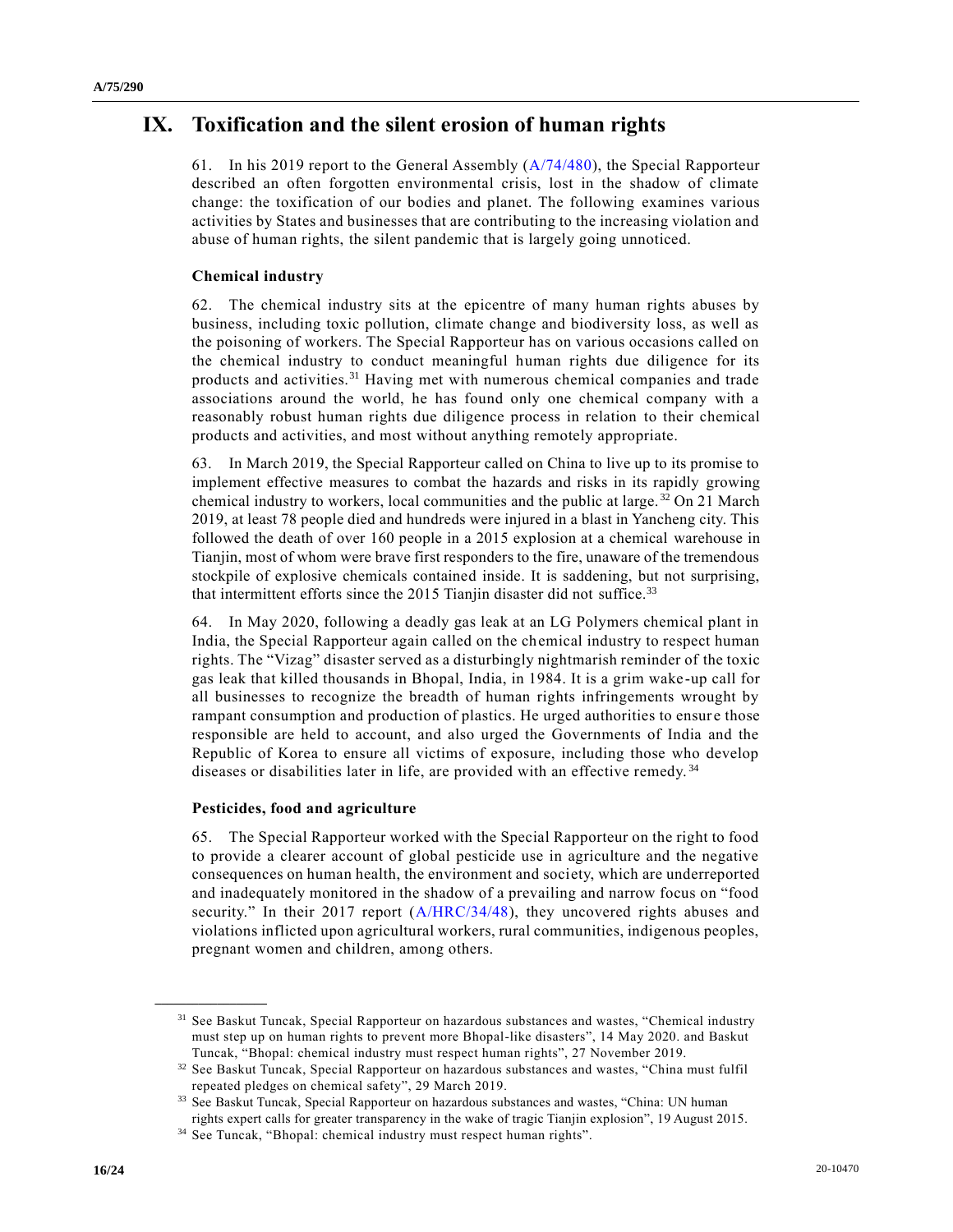66. In the abovementioned report, the Special Rapporteurs emphasized that it is possible to produce healthier, nutrient-rich food, with higher yields in the longer term, without polluting and exhausting environmental resources. They also stated that, while scientific research confirms the adverse effects of pesticides, proving a definitive link between exposure and human diseases or conditions or harm to the ecosystem presents a considerable challenge. That challenge has been exacerbated by a systematic denial, fuelled by the pesticide industry and agroindustry, of the magnitude of the damage inflicted by such chemicals, and aggressive, unethical marketing tactics remain unchallenged.

67. In a landmark decision that applied for the first time an updated interpretation of the right to life [\(CCPR/C/126/D/2751/2016\)](https://undocs.org/en/CCPR/C/126/D/2751/2016), the Human Rights Committee found that Paraguay had violated the rights to life and a life with dignity of over 20 people who had been exposed to toxic pesticides. The finding reinforced that the State's failure to prevent exposure can be a violation of the right to life and a life with dignity, even in absence of premature death.

68. Most country visits by the Special Rapporteur on the implications for human rights of the environmentally sound management and disposal of hazardous substances and wastes examined pesticide practices. Denmark developed good practices to reduce pesticide use, such as clear criteria for those pesticides forbidden from use and taxes to reduce the use of those allowed (see [A/HRC/39/48/Add.2\)](https://undocs.org/en/A/HRC/39/48/Add.2). However, most visits uncovered issues of concern, such as the export of banned pesticides to poorer countries, discussed above. In Brazil, widespread violations and abuses arising from exports of such pesticides and their virtually unchecked use were concerning (A/HRC/45/12/Add.2). Particularly troubling were allegations by indigenous and Afro-Brazilian communities of pesticides used as "chemical weapons" and children exposed at home, school and work, which amounts to one of the worst forms of child labour.

69. The special needs of low-income countries regarding pesticides and other toxic chemicals were evident in the Special Rapporteur's visit to Sierra Leone (see [A/HRC/39/48/Add.1\)](https://undocs.org/en/A/HRC/39/48/Add.1). Commendably, the Government acknowledged difficulties in monitoring and regulating pesticides. In the absence of a public laboratory for monitoring of pesticide residues in food, water and the environment, the level of pesticide use in the country has not been fully studied and therefore is highly likely to be underestimated. A study on the use of pesticides on rice crops yielded troubling results illustrating the risks of unregulated use of chemicals in agriculture, including some internationally banned pesticides. Sierra Leone is not alone in these concerns, as they also apply to most low- and some middle-income countries.

70. Access to remedies has been a recurring concern. For example, during his visit to the United Kingdom (see [A/HRC/36/41/Add.1\)](https://undocs.org/en/A/HRC/36/41/Add.1), the Special Rapporteur was troubled by the emblematic case of sheep farmers who were unable to gain access either to justice or remedy for health impacts, despite evidence of having been knowingly exposed to hazardous pesticides, required for use by the Government.

#### **Manufacturing**

**\_\_\_\_\_\_\_\_\_\_\_\_\_\_\_\_\_\_**

71. In 2018, the Special Rapporteur welcomed a decision by the electronics giant Samsung to accept unconditionally an arbitration proposal on compensation for South Korean workers who had suffered serious illnesses while working for the company and on measures to prevent any recurrence.<sup>35</sup> As discussed above, more than 250 workers alleged that their health had been affected by exposure to toxic substances in

<sup>35</sup> See Tuncak, Special Rapporteur on hazardous substances and wastes, "Samsung decision to compensate sick electronics workers welcomed by UN expert".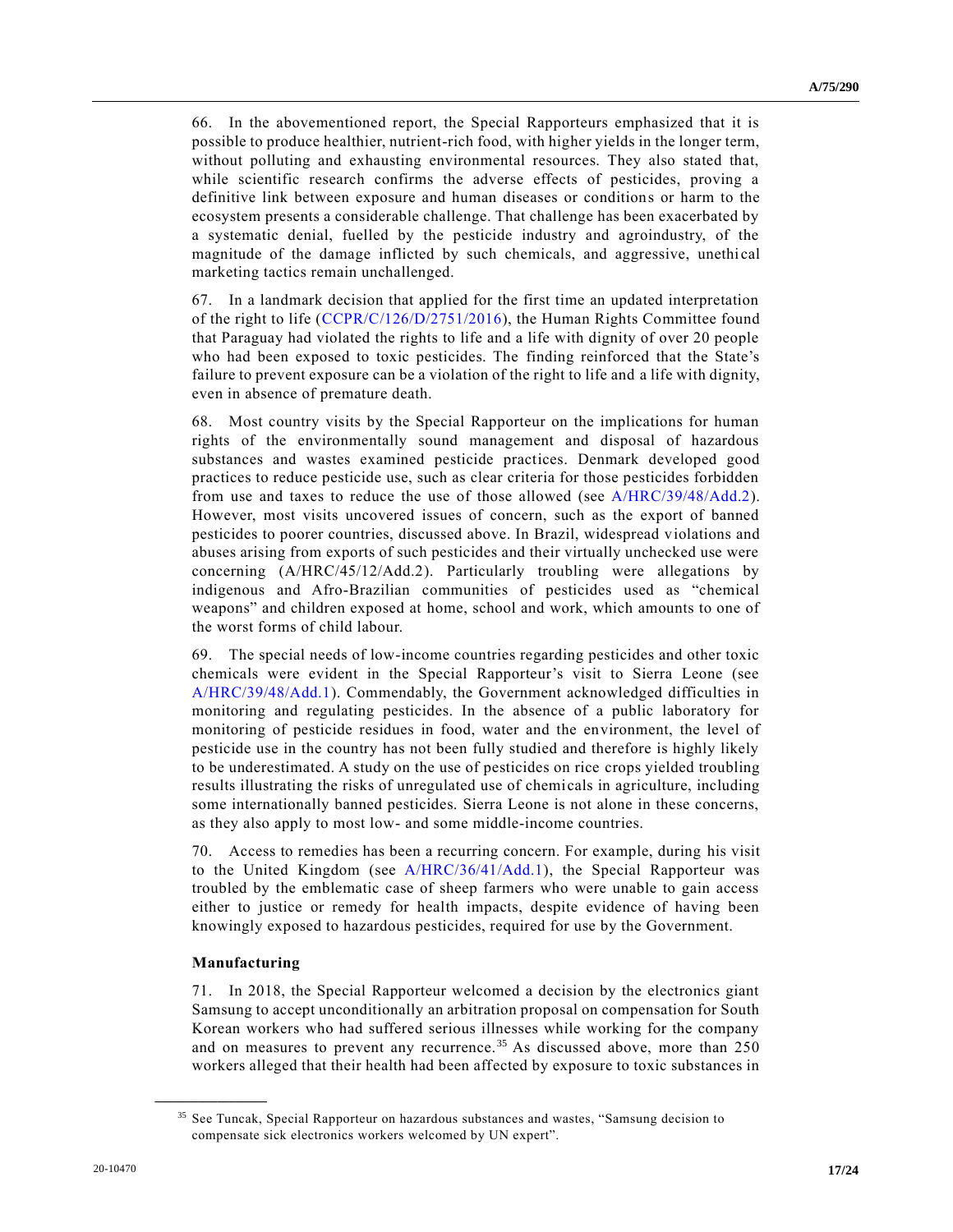the manufacture of semiconductor chips and liquid crystal display panels. The Special Rapporteur has addressed the case throughout his mandate, starting with his 2015 visit to the Republic of Korea (see [A/HRC/33/41/Add.1\)](https://undocs.org/en/A/HRC/33/41/Add.1).

72. In March 2019, the Special Rapporteur alleged human rights violations due to asbestos production, use and disposal, by the Government of India,<sup>36</sup> the Government of Belgium<sup>37</sup> and the companies involved, including ETEX/Eternit.<sup>38</sup> Approximately 1 million tons of asbestos was dumped in the village of Kymore, Madhya Pradesh, India, which can cause asbestosis, mesothelioma and lung cancer among the exposed community. At present, victims are unable to secure their right to an effective remedy and will remain so unless India reforms laws for victims of asbestos exposure.

#### **Extractive industries and fossil fuels**

73. For nearly the entirety of his tenure, and most recently in a country visit in December 2019, the Special Rapporteur has engaged with the Government of Brazil, as well as the companies Vale, BHP Billiton and Samarco, in relation to the catastrophic situation of tailings dams in the country, including the collapses of dams in Mariana (2015) and Brumadinho (2019) (see A/HRC/45/12/Add.2). In January 2019, the mandate holder initiated a joint call of the Special Rapporteurs for a prompt, thorough and impartial investigation into the tailings dam collapse in Brumadinho, the second such incident involving Vale in recent years.<sup>39</sup> The Special Rapporteur first raised concerns of the toxicity of the tailing waste for the Mariana dam collapse in 2015, <sup>40</sup> which was confirmed by subsequent studies and health impacts of mud stored in Barra Longa years later (ibid.). He sent numerous allegation letters about the problematic Renova Foundation, and the process of providing remedies to indigenous communities. <sup>41</sup>

74. In his visit to Canada, the Special Rapporteur addressed the domestic and extraterritorial impacts of extractive industries. In the case of the Alberta tar sands, the Special Rapporteur was dismayed by the phenomenal destruction of the environment, the enormity of man-made mountains and lakes of toxic waste and residential communities surrounded by one of the most toxic, greenhouse gas intensive and unsustainable forms

**\_\_\_\_\_\_\_\_\_\_\_\_\_\_\_\_\_\_** <sup>36</sup> IND 4/2019.

<sup>37</sup> BEL 1/2019 and responses dated 12 April 2019, available at [https://spcommreports.ohchr.org/](https://spcommreports.ohchr.org/TMResultsBase/DownLoadFile?gId=34623)  [TMResultsBase/DownLoadFile?gId=34623,](https://spcommreports.ohchr.org/TMResultsBase/DownLoadFile?gId=34623) and 5 June 2019, available at **Error! Hyperlink reference not valid.**.

<sup>38</sup> OTH 5/2019; OTH 6/2019.

<sup>39</sup> See OHCHR, "Brazil: UN experts call for probe into deadly dam collapse", 30 January 2019.; Marina Wentzel, "Brumadinho: 'Desastre deve ser investigado como crime', diz ONU", BBC News Brasil, 28 January 2019.

<sup>40</sup> See OHCHR, "Brazilian mine disaster: "This is not the time for defensive posturing" – UN rights experts", 25 November 2015.

<sup>41</sup> See BRA 10/2015; OTH 13/2015 and response dated 23 December 2015, availa ble at [https://spcommreports.ohchr.org/TMResultsBase/DownLoadFile?gId=32674;](https://spcommreports.ohchr.org/TMResultsBase/DownLoadFile?gId=32674) OTH 11/2015 and response dated 10 December 2015, available at [https://spcommreports.ohchr.org/TMResults](https://spcommreports.ohchr.org/TMResultsBase/DownLoadFile?gId=33230)  [Base/DownLoadFile?gId=33230,](https://spcommreports.ohchr.org/TMResultsBase/DownLoadFile?gId=33230) and response dated 14 January 2016, available at [https://spcommreports.ohchr.org/TMResultsBase/DownLoadFile?gId=33229;](https://spcommreports.ohchr.org/TMResultsBase/DownLoadFile?gId=33229) OTH 12/2015 and response dated 14 January 2016, available at [https://spcommreports.ohchr.org/TMResults](https://spcommreports.ohchr.org/TMResultsBase/DownLoadFile?gId=32545)  [Base/DownLoadFile?gId=32545;](https://spcommreports.ohchr.org/TMResultsBase/DownLoadFile?gId=32545) BRA 2/2016 and response dated 30 January 2016, available at [https://spcommreports.ohchr.org/TMResultsBase/DownLoadFile?gId=2093;](https://spcommreports.ohchr.org/TMResultsBase/DownLoadFile?gId=2093) BRA 11/2018 and response dated 16 November 2018, available at [https://spcommreports.ohchr.org/TMResultsBase/](https://spcommreports.ohchr.org/TMResultsBase/DownLoadFile?gId=34415)  [DownLoadFile?gId=34415](https://spcommreports.ohchr.org/TMResultsBase/DownLoadFile?gId=34415) and [https://spcommreports.ohchr.org/TMResultsBase/DownLoad](https://spcommreports.ohchr.org/TMResultsBase/DownLoadFile?gId=34416)  [File?gId=34416;](https://spcommreports.ohchr.org/TMResultsBase/DownLoadFile?gId=34416) OTH 57/2018; OTH 56/2018; OTH 59/2018 and responses dated 18 October 2018, available at<https://spcommreports.ohchr.org/TMResultsBase/DownLoadFile?gId=34369> and 16 January 2019, available at [https://spcommreports.ohchr.org/TMResultsBase/DownLoad](https://spcommreports.ohchr.org/TMResultsBase/DownLoadFile?gId=34483)  [File?gId=34483,](https://spcommreports.ohchr.org/TMResultsBase/DownLoadFile?gId=34483) and attachments; OTH 58/2018; AUS 4/2018 and response dated 30 November 2018, available at [https://spcommreports.ohchr.org/TMResultsBase/DownLoadFile?gId=34433;](https://spcommreports.ohchr.org/TMResultsBase/DownLoadFile?gId=34433) and Tuncak, "Lessons from the Samarco disaster".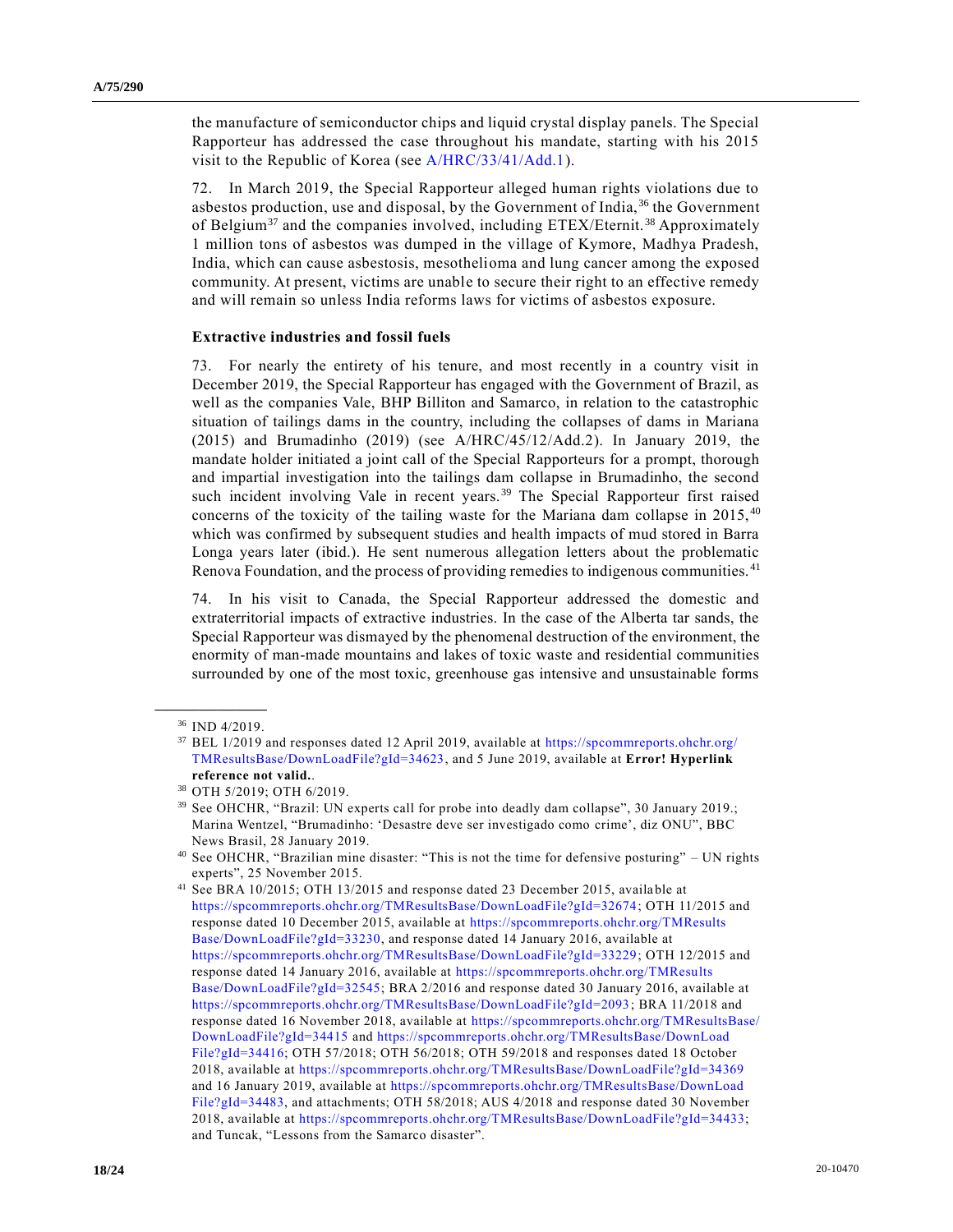of energy production. He also raised the systematic disregard of human rights by Canadian extractive industries operating abroad (see A/HRC/45/12/Add 1).

75. The Special Rapporteur addressed the exposure of residents of Puerto Rico to toxic chemicals resulting from the disposal of coal combustion wastes, marketed as "coal combustion products" under the brand Agremax. <sup>42</sup> The Special Rapporteur welcomes the decision to phase out coal in Puerto Rico but remains concerned about unaddressed contamination and disposal of residual waste.

76. The Special Rapporteur has also called upon States to end the unethical and illegal export of extremely toxic fuels to Africa from Europe, the United States and elsewhere.<sup>43</sup> Businesses based in wealthier countries continue to export fuel containing extremely high levels of sulphur and other toxic substances – that would not be allowed for sale in their home countries – for sale on the African market. The so-called "dirty diesel" is estimated to kill thousands of people in Africa each year, which may rise to 31,000 premature deaths and countless injuries to health by 2030 if unaddressed. The Special Rapporteur has engaged with companies implicated and urges them and their home States to redouble their efforts to end this violation and abuse of human rights.

77. The Special Rapporteur has addressed numerous other cases involving extractive industries and fossil fuels with States and businesses concerned in allegation letters and other country visits. <sup>44</sup>

#### **Consumer products**

78. The Special Rapporteur has raised concerns about toxic chemicals in consumer products with States and businesses, particularly for child rights. One example is the case of "humidifier sterilizers" marketed and sold to consumers without adequate investigation of their risks to human health and life in the Republic of Korea (see [A/HRC/33/41/Add.1,](https://undocs.org/en/A/HRC/33/41/Add.1) para. 30). Several thousand children, women and older persons were victims of a hazardous chemical mixture sold by Reckitt Benkiser and SK Chemical that they had added to their humidifier water tanks, which was then dispersed inside their homes. Approximately 1,350 cases of death are acknowledged. The chemical mixture was marketed on the premise that it would promote health and well-being, but instead poisoned consumers, including babies and pregnant women. The companies did not test potential health impacts, despite the fact that inhalation and dermal exposure could have been reasonably foreseen. In 2018, the Special Rapporteur raised concerns that the chemical manufacturers had not been appropriately sanctioned for their lack of due diligence, and fined approximately \$92 per death with no criminal sanctions.<sup>45</sup>

#### **Nuclear power and weapons**

79. In the aftermath of the Fukushima Daichi nuclear disaster, the Special Rapporteur and others have consistently raised concerns about the approaches taken

<sup>44</sup> See, for example[, A/HRC/36/41/Add.1,](https://undocs.org/en/A/HRC/36/41/Add.1) [A/HRC/39/48/Add.1,](https://undocs.org/en/A/HRC/39/48/Add.1) [A/HRC/39/48/Add.2,](https://undocs.org/en/A/HRC/39/48/Add.2) A/HRC/45/12/Add.1, A/HRC/45/12/Add 2, and PHL 1/2019 and response dated 15 February 2019, available at [https://spcomm reports.ohchr.org/TMResultsBase/DownLoadFile?gId=34533;](https://spcommreports.ohchr.org/TMResultsBase/DownLoadFile?gId=34533) IDN 1/2019 and response dated 1 November 2019, available at [https://spcommreports.ohchr.org/TMResultsBase/DownLoadFile? gId=35321;](https://spcommreports.ohchr.org/TMResultsBase/DownLoadFile?gId=35321) OTH 40/2018 and response dated 27 August 2018, available a[t https://spcommreports.ohchr.](https://spcommreports.ohchr.org/TMResultsBase/DownLoadFile?gId=34306)  [org/TMResultsBase/DownLoadFile?gId=34306;](https://spcommreports.ohchr.org/TMResultsBase/DownLoadFile?gId=34306) RUS 12/2018 and response dated 22 August 2018, available at [https://spcommreports.ohchr.org/TMResultsBase/DownLoadFile?gId=34305.](https://spcommreports.ohchr.org/TMResultsBase/DownLoadFile?gId=34305)

<sup>42</sup> USA 8/2019 and OTH 12/2019.

<sup>43</sup> See Baskut Tuncak, "The crime of exporting deadly air must end", 4 June 2019.

<sup>45</sup> AL KOR 5/2018.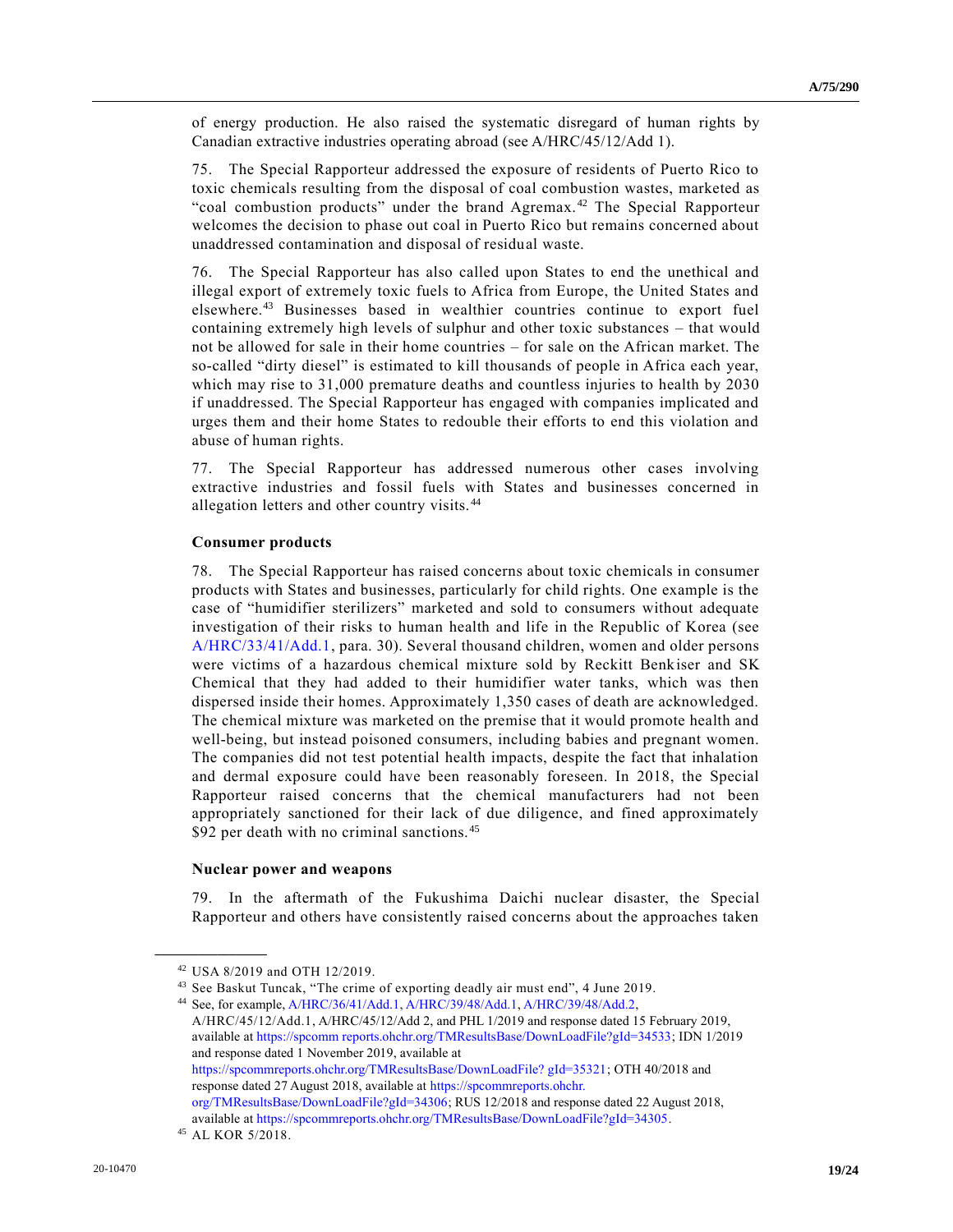by the Government of Japan. Specific areas of attention include the raising of "acceptable limits" of radiation exposure to urge resettlement and the possible exploitation of migrants and the poor for radioactive decontamination work violating the Government's human rights obligations, including to children and workers. <sup>46</sup> In 2020, the Special Rapporteur and others raised concern at how the Government had been managing the COVID-19 crisis, and reportedly dramatically accelerating its timeline for deciding whether to dump radioactive wastewater accumulating at Fukushima Daichi in the ocean.<sup>47</sup>

80. The hazards of nuclear testing continue to affect the lives of many victims, and Governments worldwide should redouble their efforts towards global nuclear disarmament. On the seventy-fifth anniversary of the Trinity tests in the United States that heralded the nuclear age, the Special Rapporteur drew attention to the struggles of many other communities that are still forced to endure the legacy of nuclear testing performed during the Cold War.<sup>48</sup> From the detonation of hundreds of nuclear bombs over vulnerable communities in the Pacific to the disposal of hazardous radioactive waste on lands and territories of indigenous peoples, the legacy of nuclear testing is one of the cruellest examples of environmental injustice witnessed.

81. The racial and ethnic discrimination of nuclear testing is disturbing. In particular, the Marshall Islands face twin existential threats of climate change and radioactive contamination. From 1946 to 1958, 67 nuclear bombs were detonated on the Marshall Islands (see [A/HRC/21/48/Add.1,](https://undocs.org/en/A/HRC/21/48/Add.1) para. 15). Those communities have suffered unimaginably from the insidious harms of radioactive exposure. However, their suffering continues to this day with a legacy of contamination, illness and anguish wrought by the nuclear tests.

82. In January 2019, the Special Rapporteur brought to the attention of the Government of France the continuing consequences of approximately 200 nuclear tests it conducted in French Polynesia between 1966 and 1996. Local populations have suffered and continue to suffer violations to their human rights to life, to health, the rights of the child, the right to information and to legal remedies, among others, as a result of that programme.<sup>49</sup> The Special Rapporteur welcomes the acknowledgement by the Government of France in May 2019 of health impacts from the nuclear tests and urges all parties to work toward an effective remedy that will leave future generations of Polynesians able to enjoy their human rights.

83. The indigenous peoples of the United States continue to bear tremendous environmental health impacts of radioactive waste, such as uranium waste heaped on the lands and territories of the Navajo Nation. <sup>50</sup> In recent decades, numerous Native American tribes have received funding to store unwanted nuclear waste on their lands. Those of Point Hope, Alaska, became recipients of radioactive soil, and higher cancer

<sup>46</sup> JPN 2/2017 and response dated 8 June 2017, available at [https://spcommreports.ohchr.org/](https://spcommreports.ohchr.org/TMResultsBase/DownLoadFile?gId=33521)  [TMResultsBase/DownLoadFile?gId=33521](https://spcommreports.ohchr.org/TMResultsBase/DownLoadFile?gId=33521) and attachments, for example, [https://spcommreports.](https://spcommreports.ohchr.org/TMResultsBase/DownLoadFile?gId=33522)  [ohchr.org/TMResultsBase/DownLoadFile?gId=33522;](https://spcommreports.ohchr.org/TMResultsBase/DownLoadFile?gId=33522) JPN 5/2018 and response dated 17 August 2018, available a[t https://spcommreports.ohchr.org/TMResultsBase/DownLoadFile?gId=34302;](https://spcommreports.ohchr.org/TMResultsBase/DownLoadFile?gId=34302) JPN 6/2018 and response dated 5 November 2018, available at [https://spcommreports.ohchr.org/](https://spcommreports.ohchr.org/TMResultsBase/DownLoadFile?gId=34391)  [TMResultsBase/DownLoadFile?gId=34391;](https://spcommreports.ohchr.org/TMResultsBase/DownLoadFile?gId=34391) See also Baskut Tuncak, Urmila Bhoola and Dainius Puras, "Japan: Fukushima clean-up workers, including homeless, at grave risk of exploitation", press release, 17 August 2018 and Baskut Tuncak, "Japan must halt returns to Fukushima, radiation remains a concern", press release, 25 October 2018.

<sup>47</sup> JPN 1/2020 and response dated 12 June 2020, available from [https://spcommreports.ohchr.org/](https://spcommreports.ohchr.org/TMResultsBase/DownLoadFile?gId=35338)  [TMResultsBase/DownLoadFile?gId=35338;](https://spcommreports.ohchr.org/TMResultsBase/DownLoadFile?gId=35338) see also press Baskut Tuncak and others, "Fukushima: Japan must not ignore human rights obligations on nuclear waste disposal", press release, 9 June 2020.

<sup>48</sup> See Baskut Tuncak, "Nuclear testing's discriminatory legacy must never be forgotten", 16 July 2020.

<sup>49</sup> FRA 1/2019.

<sup>50</sup> USA 1/2016.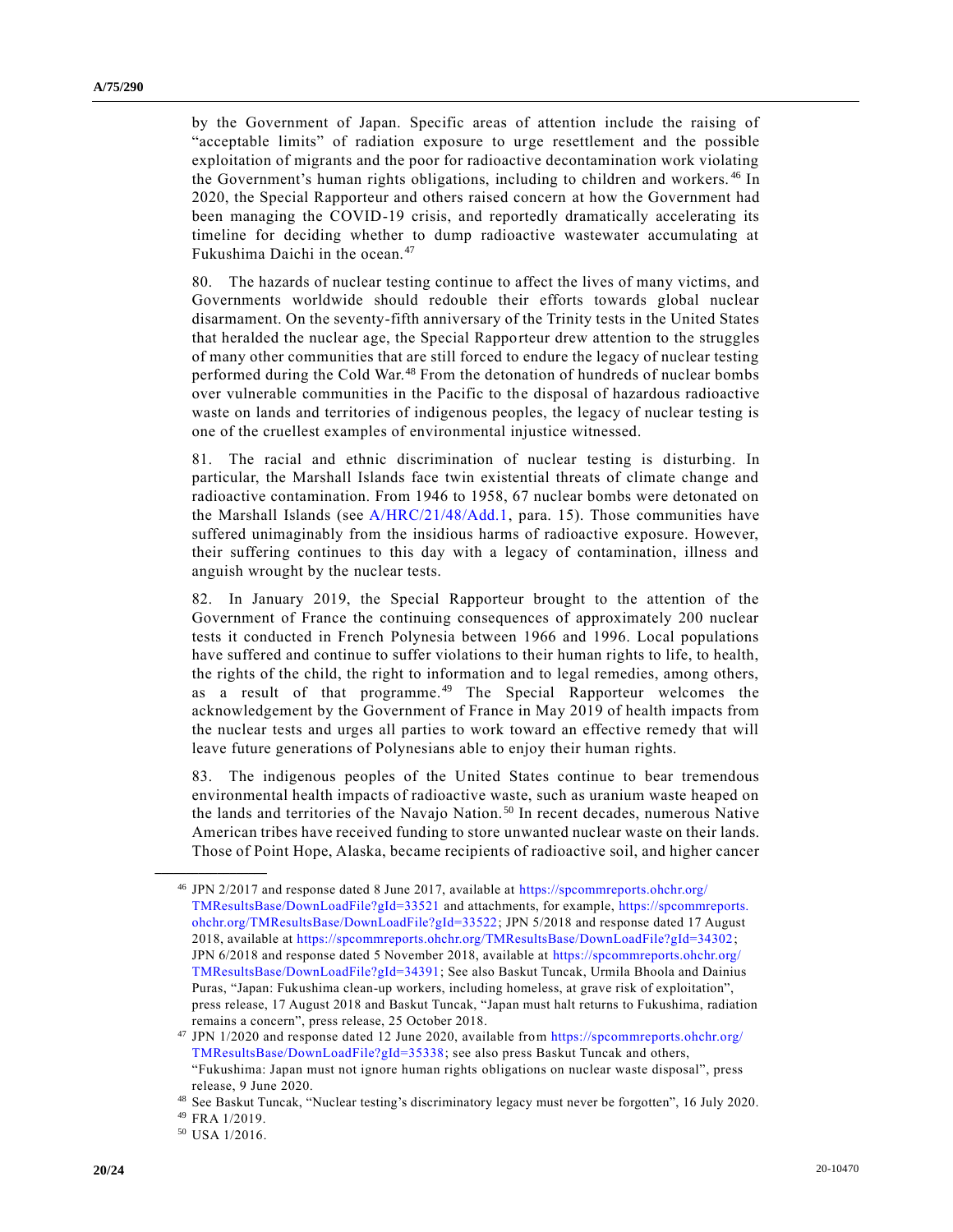rates that are believed to have been the foreseeable result (see [A/HRC/21/47/Add.1,](https://undocs.org/en/A/HRC/21/47/Add.1) para. 120). In addition, as the ice continues to melt in the Arctic, the people of Greenland discovered radioactive waste left by the United States military unbeknownst to them (see [A/HRC/39/48/Add.2\)](https://undocs.org/en/A/HRC/39/48/Add.2).

84. Decades after the use of nuclear weapons, and nuclear disasters, the related hazards remain a chronic persistence in the lives of many innocent victims. States must provide an adequate, acceptable and long-lasting solution to such situations to meet their duty to secure access to justice and effective remedies. The discriminatory nature of nuclear testing should be acknowledged and addressed as part of the ongoing conversation on systemic racism and nuclear disarmament. Unaddressed, the dange rs of radioactive contamination will persist for centuries, and so too will the harmful legacy of racism that surrounds this tragic chapter of humanity.

### **X. Conclusions and recommendations**

85. **In the 25 years since the creation of the mandate, the breadth and depth of our exposure to hazardous substances has become increasingly clear. What originated from the problem of waste flows from wealthier to poorer countries is now illuminated as a situation of the most vulnerable suffering the insidious impacts of toxic substances through the life cycle of consumption and production, both within and between borders. From air pollution to water and food contamination, the most vulnerable in society continue to find themselves on the wrong side of a toxic divide, under an invisible weight of systemic injustice and discrimination where the poor, workers, migrants and minorities, among others, are more often than not legally poisoned.**

86. **Children, workers, indigenous peoples, low-income communities and other vulnerable groups are unfortunately on the side that does not equally enjoy the human rights to life and the highest attainable standard of health, to safe food and safe water and to adequate housing. Individuals and communities, from the Arctic to Australia, from the Americas to Africa and Asia, continue to suffer from adverse health effects ranging from cancers to miscarriages, birth defects, heart and lung impairments, learning disabilities and diabetes, among others, that are linked to toxic air pollutants, industrial chemicals, pesticides and other environmental insults. Around the world, the human rights that everyone should enjoy regarding freedom from toxic pollution are unfortunately treated as a privilege of the few, not a right of everyone.**

87. **Over the past six years, the Special Rapporteur has sought to highlight the plight of the most vulnerable in society to toxic exposures. Through reports and investigations of hundreds of different cases, it is abundantly clear that processes by which the risks and impacts of exposure are assessed have failed the most vulnerable. These endeavours have consistently emphasized risk assessments as the way forward, despite a consistent underestimation of the risks, particularly for the most vulnerable. Risk assessments have ignored the human right to bodily integrity and instead demonstrate a systemic bias to permit human exposure, rather than ensuring a meaningful exercise of the State's duty to prevent exposure.**

88. **The interconnectedness of global supply chains shows clear links between our neglect of truly sustainable development and the prevalent exploitation of vulnerable individuals and communities. Of particular concern is the export and import of toxic industrial chemicals and pesticides banned from use where they are manufactured for health or environmental reasons. States should levy polluting industries to mobilize funds to finance the strengthening of environmental health protection, both nationally and outside their borders, to**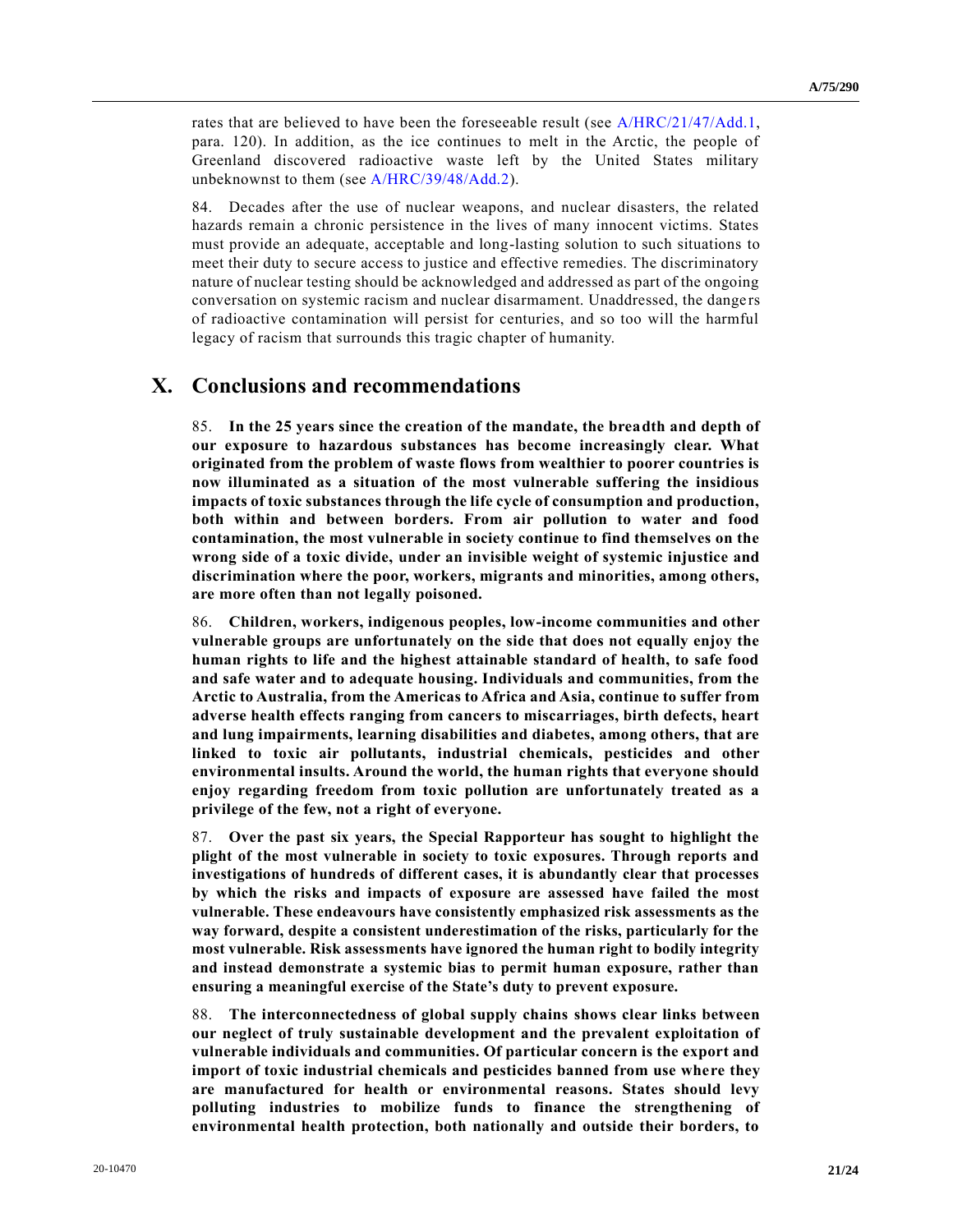**address the extraterritoriality of human rights abuses occasioned through the export of toxic exposures.**

89. **There remains a failure to realize the right to information and ensure an effective remedy for the vast majority of toxic exposures. States continue to permit many businesses to conduct business as usual, emboldening a sense of impunity in the private sector of much of the world, failing to compel the adoption of safer chemicals and production practices and disincentivizing the development of further advancements. While toxic exposures can be reduced, States and businesses – by failing to compel key industries to perform human rights due diligence and ensure access to remedies – continue to lead us toward the increasing toxification of our planet and bodies, a common dystopian future that no one wants but for which the political will is lacking to prevent.**

90. **The increase in recognition of environmental and occupational rights has coincided with ever-increasing politicization and other distractions that only serve to tragically ignore the plight and human rights of victims. Establishing what exposure limits are "permissible" is central to giving human rights substantive meaning, yet such limits continue to be rarely influenced by what is required by human rights laws and standards. Looking ahead, more precision is necessary regarding what is "safe", "healthy" and "clean" in order to substantively advance related environmental rights under national constitutions and other legal frameworks. Similarly, this is also long overdue for occupational rights, where safe and healthy work remains grossly underrealized globally and unrecognized by ILO as one of its "fundamental" principles and rights.**

91. **The development of the mandate has come thanks to the precious contributions of many from various sectors, backgrounds and countries. The Special Rapporteur is deeply grateful and indebted to the contributions of too many individuals and organizations to name individually. He notes with gratitude and appreciation the increased interest in the mandate of health professionals around the world, from paediatricians to academicians. In the future, there will be a general need for more health, medical and scientific professionals to engage on the issue of human rights and toxic or hazardous substances and wastes, to further the discussions beyond the preserve of human rights lawyers, to address the intersectionality of issues and to benefit from the convergence of perspectives.**

92. **The continued collaboration, participation, support and engagement of States, civil society and victims that have consistently provided information, resources and expertise to the mandate holder cannot be overstated. Specific commendation must be made to Côte d'Ivoire, the sponsor of the mandate, and the African Group, without whom the mandate would have not existed in the first place. Over the years – and with the expansion of the issues considered, taking into account the extraterritorial obligations of States – other regions, such as the European Union, have increasingly taken an interest in the issue of toxic or hazardous substances and wastes and human rights, and must be acknowledged.**

93. **Lastly, the Office of the United Nations High Commissioner for Human Rights and the staff supporting the mandate deserve gratitude for their esteemed support as its secretariat and for contributing to streamlining protections against exposure to toxic and hazardous substances and wastes in the United Nations human rights system.**

94. **The Special Rapporteur recommends that the United Nations establish an expert group to evaluate States' performance on environmental rights, drawing on all relevant human rights instruments applicable to States concerned.**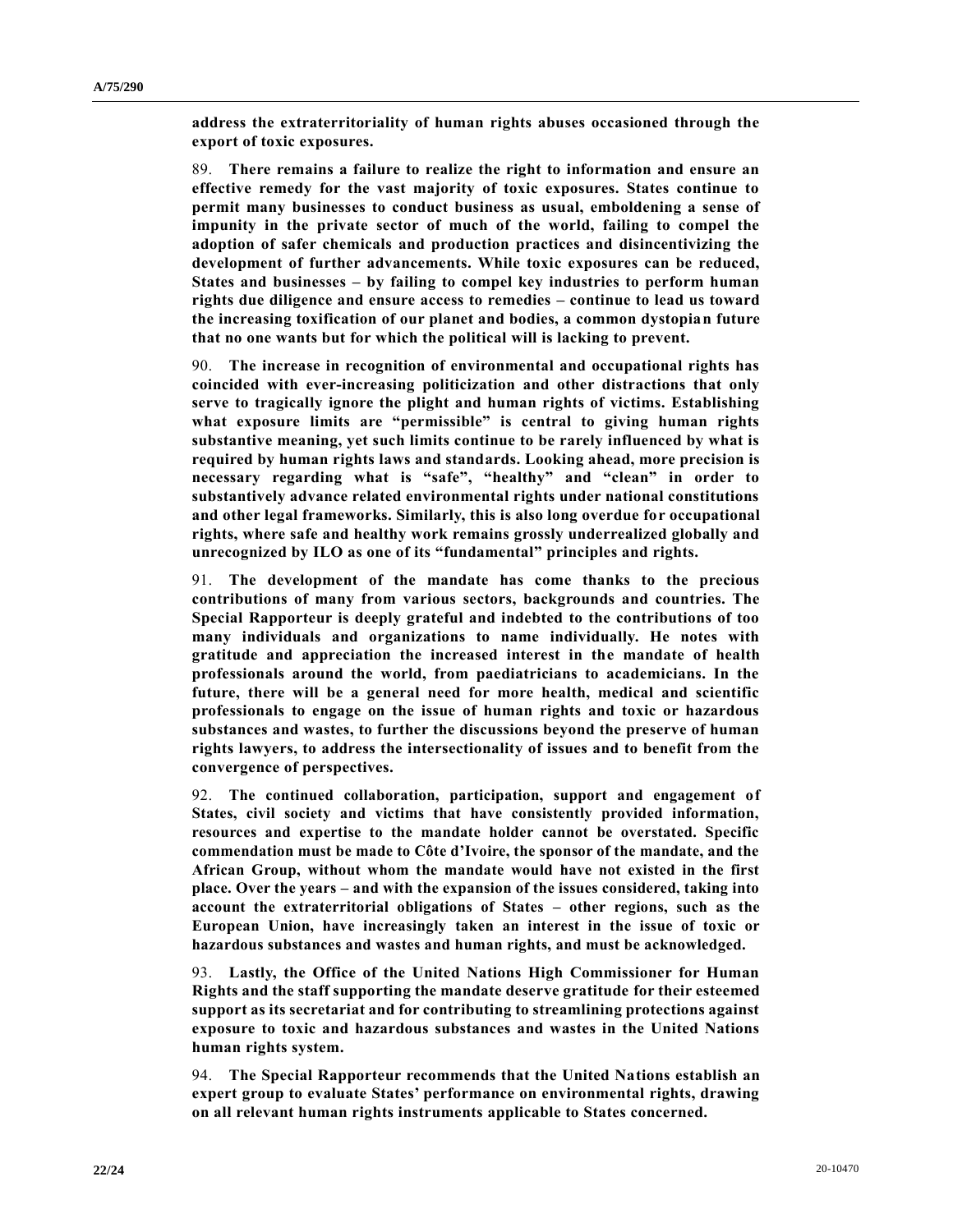95. **The Special Rapporteur recommends that States:**

(a) **Implement the principles on worker's rights and toxic or hazardous substances and wastes, and their facilitate implementation by businesses and international organizations, as encouraged by the Human Rights Council in its resolution [42/21;](https://undocs.org/en/A/HRC/RES/42/21)**

(b) **Strengthen the rule of law for environmental and occupational rights nationally and extraterritorially, including by recognizing their duty to prevent exposure;**

(c) **Urgently address the issue of causation to ensure the elimination of related obstacles for victims in gaining access to an effective remedy when exposed to toxic or hazardous substances and wastes;**

(d) **Develop and implement international and national procedures for the remediation of contaminated sites worldwide;**

(e) **Apply criminal sanctions more readily against individuals and entities that expose people to substances that are known and should be known to be toxic;**

(f) **Ensure the justiciability and application of ecocide in international courts;**

(g) **Ensure that global treaties on toxic chemicals and wastes include the transboundary risks of hazardous substances in the supply and value chains as also constituting a "global concern", in addition to those of substances that travel long distances through the environment;**

(h) **End the exploitation of communities in poorer countries occasioned through export of toxic chemicals banned from use where they are manufactured;**

(i) **Ratify all treaties on chemicals and wastes, including and in particular the Basel Ban Amendment;**

(j) **Ensure that the right to information is fully implemented for hazardous substances regardless of the medium, including implementation of pollutant release inventories.**

96. **The Special Rapporteur recommends that high-income States increase their financial contributions to national, regional and international initiatives to protect people from exposure to toxic or hazardous substances and wastes through levies on polluting industries.**

97. **The Special Rapporteur recommends that low- and middle-income States include expenses for exposure prevention in their development agendas to facilitate the financing of such initiatives.**

98. **The Special Rapporteur recommends that businesses:**

(a) **Uphold their responsibilities regarding the human right to information, including by integrating detailed assessments of toxic exposurerelated harms into their human rights due diligence for workers and communities;**

(b) **Respect the right of every child to be born free from pollution and other toxic chemicals;**

(c) **Respect the rights of workers to safe and healthy working conditions and rigorously apply the hierarchy of hazard controls;**

(d) **Phase out the production and use of toxic chemicals and invest in the development of safer alternatives;**